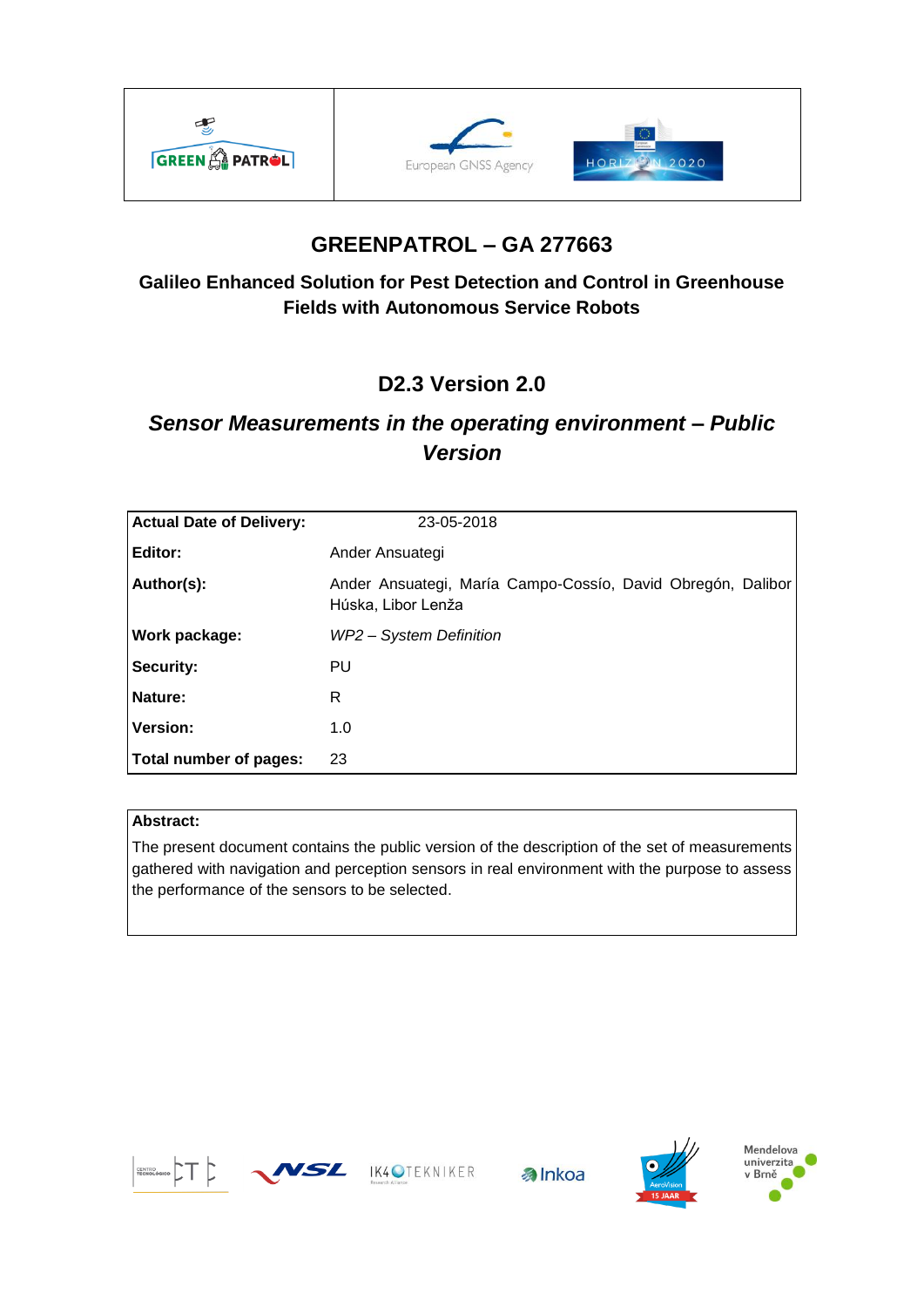# <span id="page-1-0"></span>**Document Control**

|     | Version   Details of Change   |    | Author   Approved   Date |          |
|-----|-------------------------------|----|--------------------------|----------|
| 1.0 | <b>Public Version Created</b> | AA | МC                       | 12.07.18 |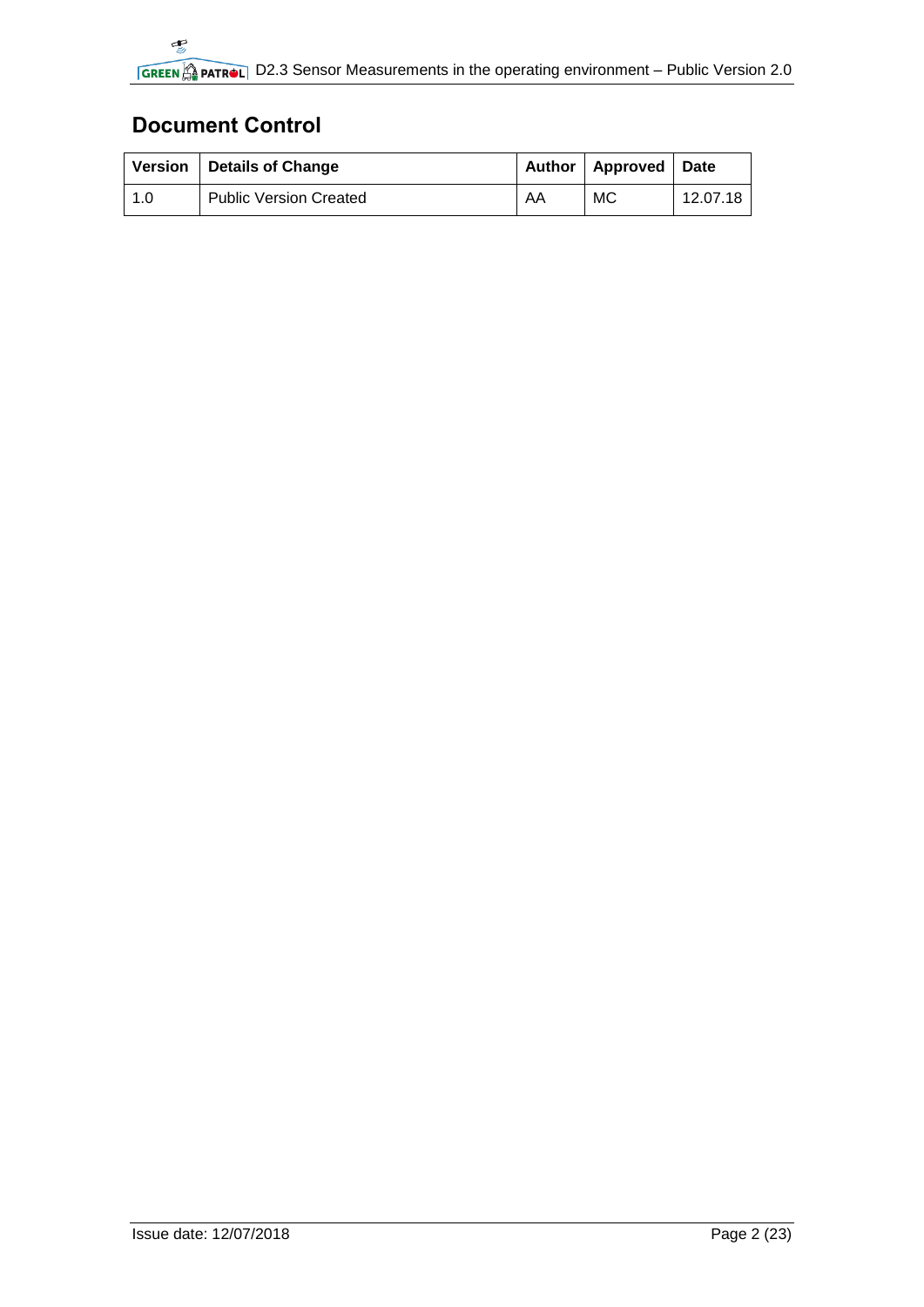# <span id="page-2-0"></span>**Executive Summary**

This document is the public version of the deliverable GreenPatrol D2.3 Sensor Measurements in the operating environment.

GreenPatrol Deliverable 2.3 consists on a set of measurements gathered with the navigation and perception sensors. This document serves as a reference guide that describes the format and location of these measurements.

Data has been collected during different experiments and measurement campaigns that were carried out to assess the performances of the navigation and inspection sensors in real operating conditions.

The set of measurements are split into two collections: On the one hand, a collection of data gathered from the sensors used for mobile platform navigation. On the other hand, a set of images taken from the cameras used for monitoring plants and pests.

Both data collections are publicly available under request via the following email address:

[info@greenpatrol-robot.eu](mailto:info@greenpatrol-robot.eu)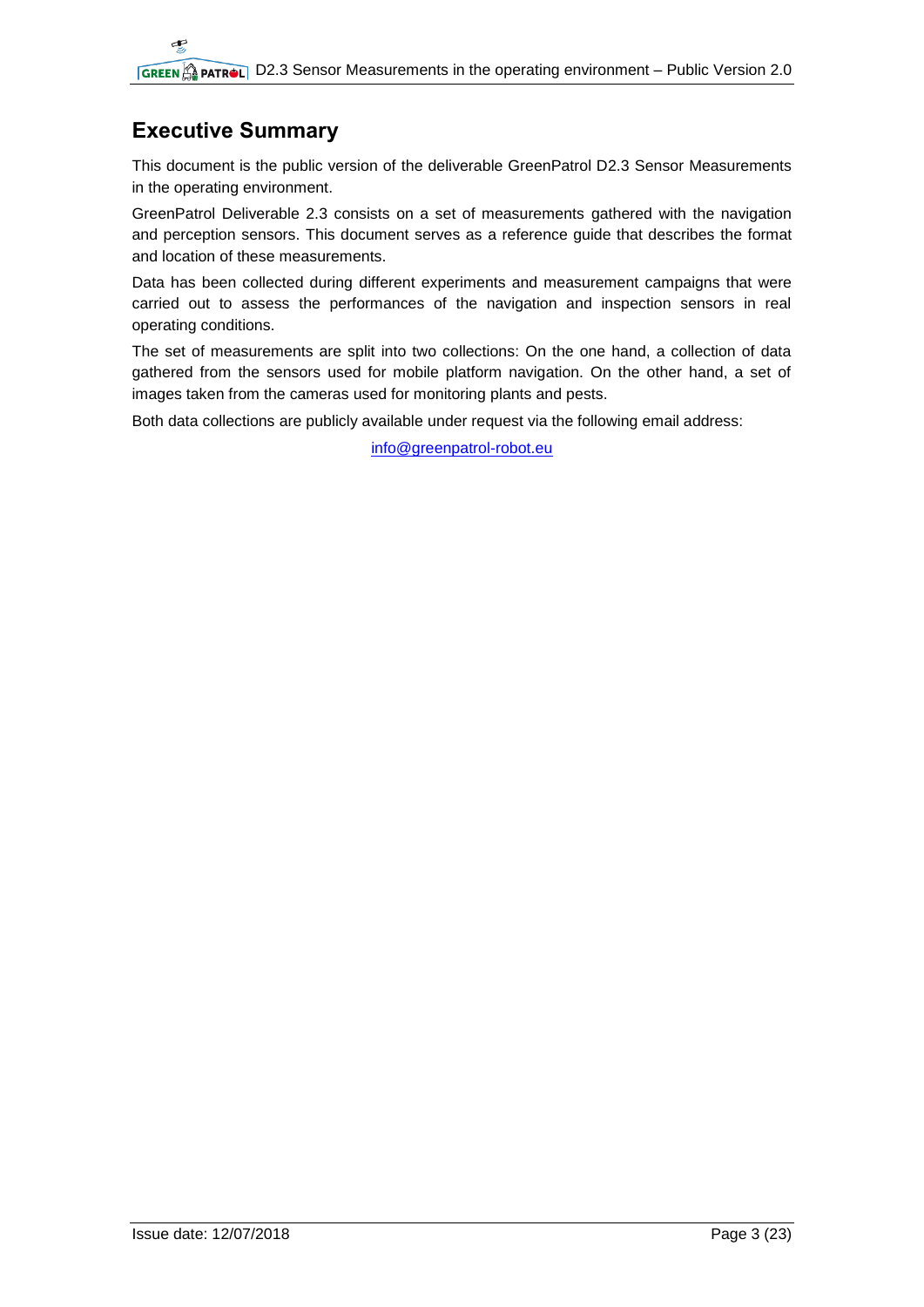# <span id="page-3-0"></span>**Table of Contents**

| 1. |     |  |
|----|-----|--|
|    | 1.1 |  |
|    | 1.2 |  |
|    | 1.3 |  |
|    | 1.4 |  |
|    | 1.5 |  |
| 2. |     |  |
|    | 2.1 |  |
|    | 2.2 |  |
| 3. |     |  |
|    | 3.1 |  |
|    | 3.2 |  |
|    | 3.3 |  |
|    | 3.4 |  |
|    | 3.5 |  |
|    | 3.6 |  |
|    | 3.7 |  |
|    | 3.8 |  |
|    | 3.9 |  |
|    |     |  |
|    |     |  |
|    | 4.1 |  |
|    | 4.2 |  |
|    | 4.3 |  |
|    | 4.4 |  |
|    | 4.5 |  |
|    | 4.6 |  |
|    | 4.7 |  |
|    | 4.8 |  |
| 5. |     |  |
|    | 5.1 |  |
|    | 5.2 |  |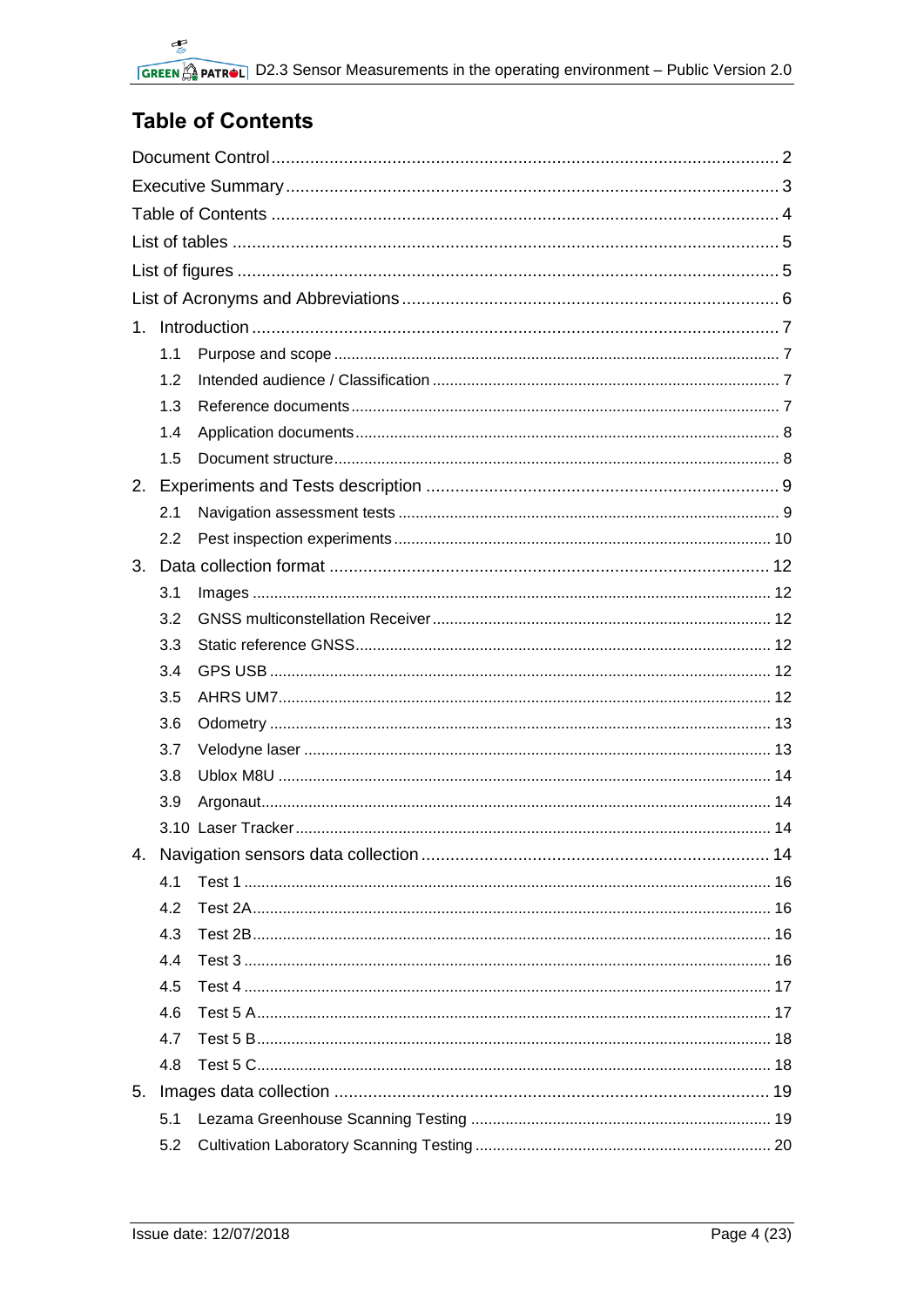# <span id="page-4-0"></span>**List of tables**

# <span id="page-4-1"></span>**List of figures**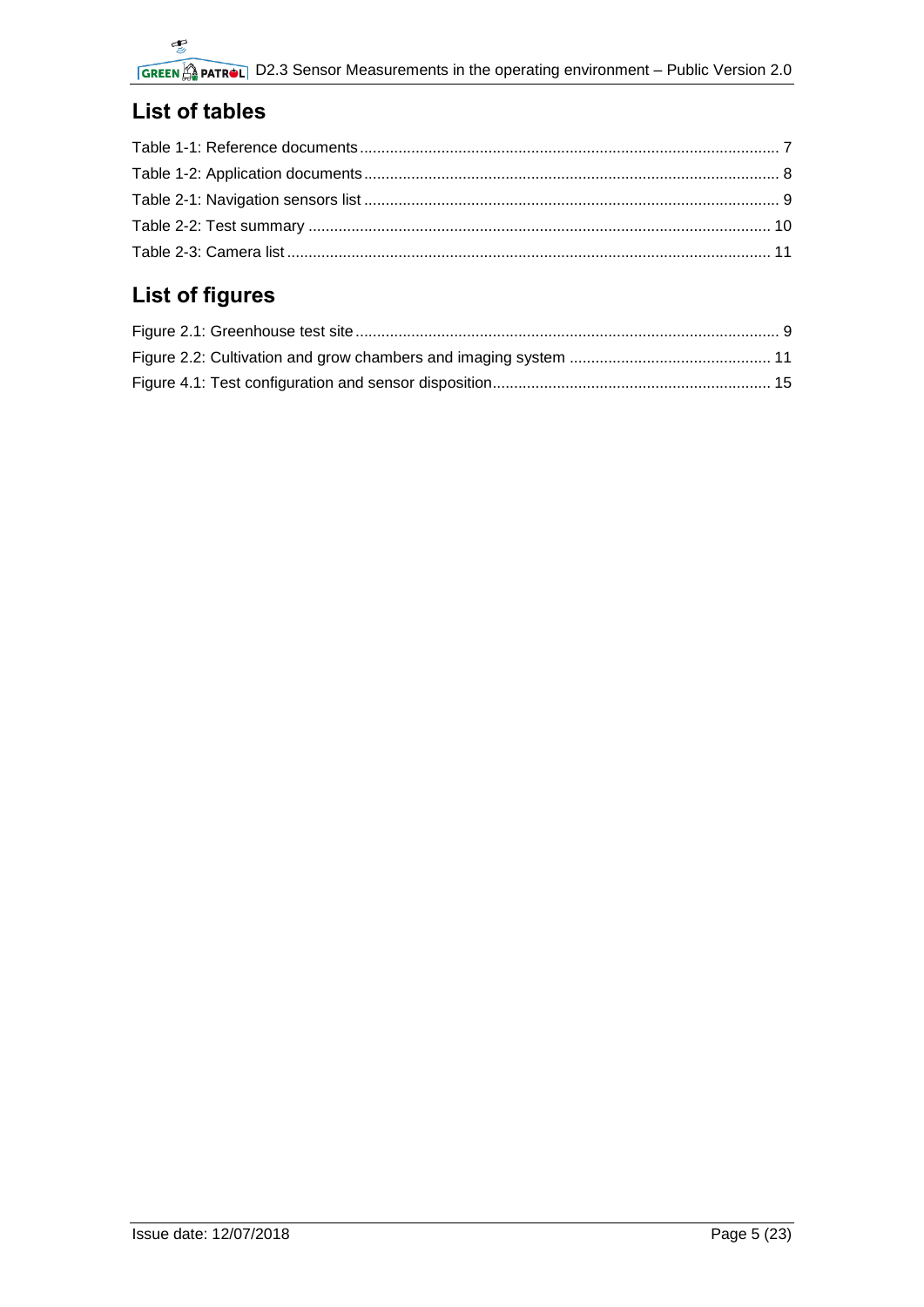| Term          | <b>Description</b>                        |
|---------------|-------------------------------------------|
| <b>AHRS</b>   | Attitude and heading reference system     |
| <b>AltBOC</b> | Alternate Binary Offset Carrier           |
| <b>COTS</b>   | <b>Commercial Off The Shelf</b>           |
| DR.           | Dead reckoning                            |
| <b>GNSS</b>   | <b>Global Navigation Satellite System</b> |
| IMU           | Inertial measurement unit                 |
| <b>INS</b>    | <b>Inertial Navigation System</b>         |
| <b>IPM</b>    | Integrated Pest Management                |
| LIDAR         | Laser Imaging Detection and Ranging       |
| <b>PPK</b>    | <b>Post-Processed Kinematic</b>           |
| <b>PPP</b>    | <b>Precise Point Positioning</b>          |
| <b>SD</b>     | Secure Digital                            |

# <span id="page-5-0"></span>**List of Acronyms and Abbreviations**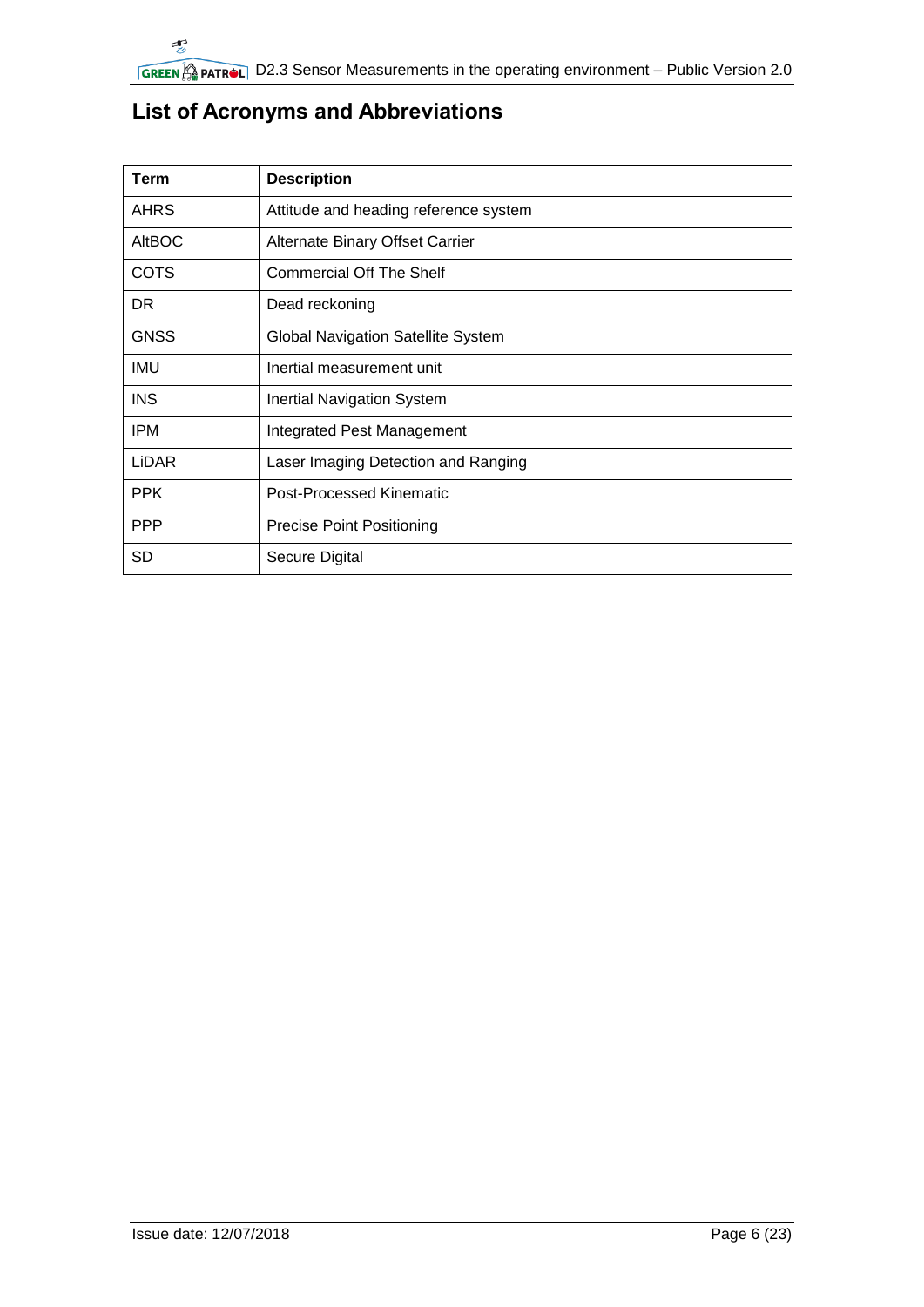## <span id="page-6-0"></span>**1. Introduction**

The present document contains a description of the data collected during the tests described in deliverable *D2.2 Sensors Configuration and Specification*.

The collected data are divided into two groups: the first contains the data of the sensors involved in **the robot localization and navigation**, whereas the second is built of images taken for **pest inspection**, which are obtained both from the experiments at a cultivation chamber and in the intended greenhouse environment.

The main objectives within the tests regarding localization and navigation sensors are:

- To **gather data from** *testing* **navigation sensors** (GNSS, INS, Odometry…) that will serve as example data.
- To allow a detailed analysis of measurement quality in the greenhouse to **study the advantages of the use of Galileo E5 AltBOC** and how it can help in the future solution.
- To retrieve example data from representative scenarios that we can use to **help in development and testing of the processing algorithms** that will be developed in the next phases of the project.

The main objectives within the pest inspection tests are:

- To **gather a large set of images of infested and healthy plants** that will be used to train and test classification algorithms.
- To determine the best **sensor configuration and disposition** inside the robot, as well as relative to other subsystems.

### <span id="page-6-1"></span>**1.1 Purpose and scope**

The purpose and scope of this document is to report on the results of the measurement campaign carried, which aims at assessing sensors performances in a real operating environment. The data collections for the different sensors as well as image data base are publically available under request via the following email address:

[info@greenpatrol-robot.eu](mailto:info@greenpatrol-robot.eu)

#### <span id="page-6-2"></span>**1.2 Intended audience / Classification**

This is a Public document, intended for the Scientific Community with interest in real scenario data collections of different Navigation Sensors in a Greenhouse and/or Image Database containing *T. absoluta, B. tabaci, T. vaporariorum* pests on Tomato plants.

#### <span id="page-6-3"></span>**1.3 Reference documents**

Inputs from the following documents were used as reference for preparing this document:

#### **Table 1-1: Reference documents**

<span id="page-6-4"></span>

| <b>REF</b> | <b>Document</b>                                             |
|------------|-------------------------------------------------------------|
| RF-01      | RINEX The Receiver Independent Exchange Format Version 3.03 |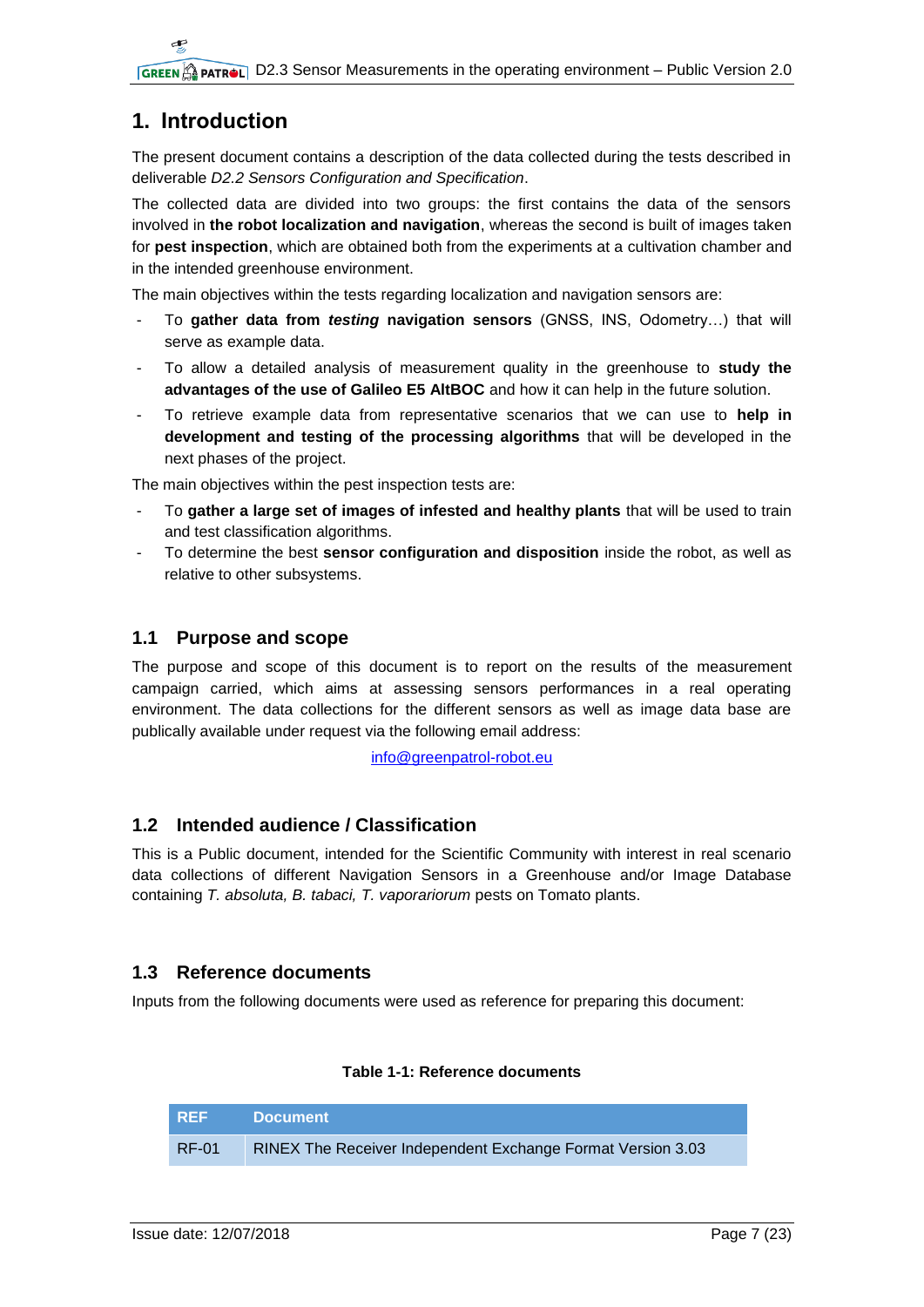| <b>RF-02</b> | D2.2 Sensors configuration and specification                                                     |  |  |  |  |  |
|--------------|--------------------------------------------------------------------------------------------------|--|--|--|--|--|
| RF-03        | Foote, T. (06 de 09 de 2013). ROS bag format. Obtenido de<br>http://wiki.ros.org/Bags/Format/2.0 |  |  |  |  |  |

### <span id="page-7-0"></span>**1.4 Application documents**

<span id="page-7-2"></span>Inputs from the following documents were used as a source of information for preparing this document:

#### **Table 1-2: Application documents**

| REF   | Document                           |
|-------|------------------------------------|
| AD-01 | Grant Agreement-776324-GREENPATROL |

### <span id="page-7-1"></span>**1.5 Document structure**

The document structure is as follows:

- Section 2 briefly describes the scenarios and tests performed during the measurement campaign.
- Section 3 describes the format used when collecting data from each component.
- Section 4 contains the codification of the files generated during the static and dynamic tests performed in a tomato greenhouse in Lezama.
- Section 5 contains the codification of the pictures generated during the tests performed in the cultivation charms and in a tomato greenhouse in Lezama.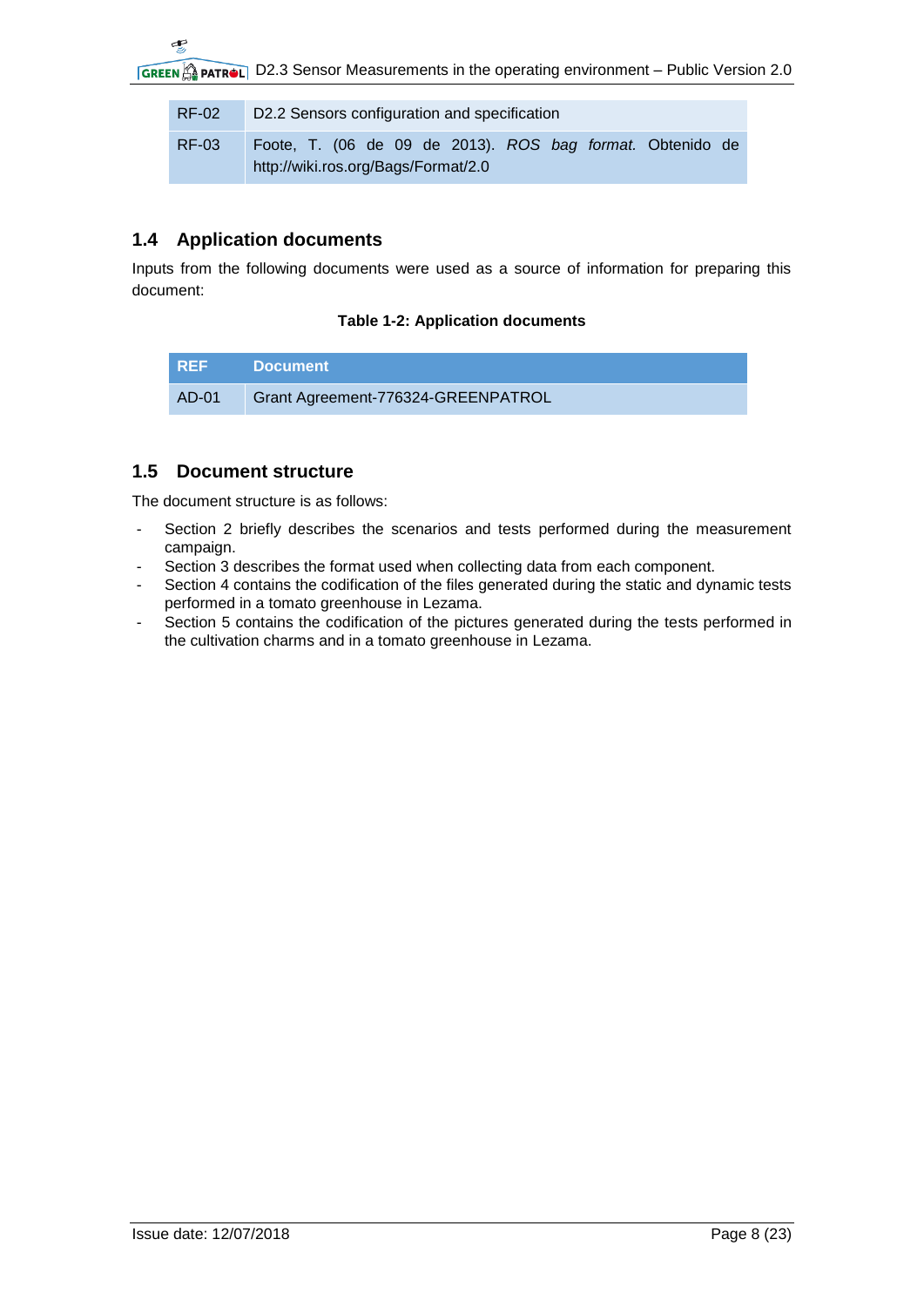# <span id="page-8-0"></span>**2. Experiments and Tests description**

This section briefly describes the scenarios and tests performed during the measurement campaign. For a detailed description see RF-02.

### <span id="page-8-1"></span>**2.1 Navigation assessment tests**

The navigation assessment tests were performed on February 2018 in a group of greenhouses located in Lezama, Bizkaia (Spain). Tests were performed in an aluminum and crystal building with rectangular shape and gabled roof where the plants grow in rows perpendiculars to the longest side. The greenhouse has also an aluminized thermal curtain system used during too sunny or cold weather to provide shading or thermal protection.



**Figure 2.1: Greenhouse test site**

<span id="page-8-3"></span>A Segway® FLEX OMNI COTS robotic platform has been used in the tests. Apart from the already available sensors carried by the platform, additional navigation sensors have been mounted on. The following table summarizes the set of sensors used during the tests.

|  |  | Table 2-1: Navigation sensors list |
|--|--|------------------------------------|
|--|--|------------------------------------|

<span id="page-8-2"></span>

| Sensor                                                                      | <b>Notes</b>                                                               |  |  |
|-----------------------------------------------------------------------------|----------------------------------------------------------------------------|--|--|
| <b>GNSS Multiconstellation receiver</b>                                     | Only for test<br>Development kit allows<br>data<br>collection saving in SD |  |  |
| <b>Imaging</b><br><b>Detection</b><br><b>Laser</b><br>and<br><b>Ranging</b> | Embedded in the platform                                                   |  |  |
| <b>Odometry</b>                                                             | Embedded in the platform                                                   |  |  |
| <b>Inertial Measurement Unit</b>                                            | Embedded in the platform                                                   |  |  |
| <b>Low cost GNSS+DR</b>                                                     | Only for test                                                              |  |  |
| <b>Low cost INS</b>                                                         | Only for test. Included for backup                                         |  |  |
| <b>Static reference GNSS.</b><br><b>GNSS Multiconstellation receiver</b>    | Only for test<br>Installed outdoor with good open<br>sky visibility        |  |  |
| <b>GPS</b><br>receiver<br>with<br>integrated<br>antenna                     | Only for test<br>An additional GNSS receiver is                            |  |  |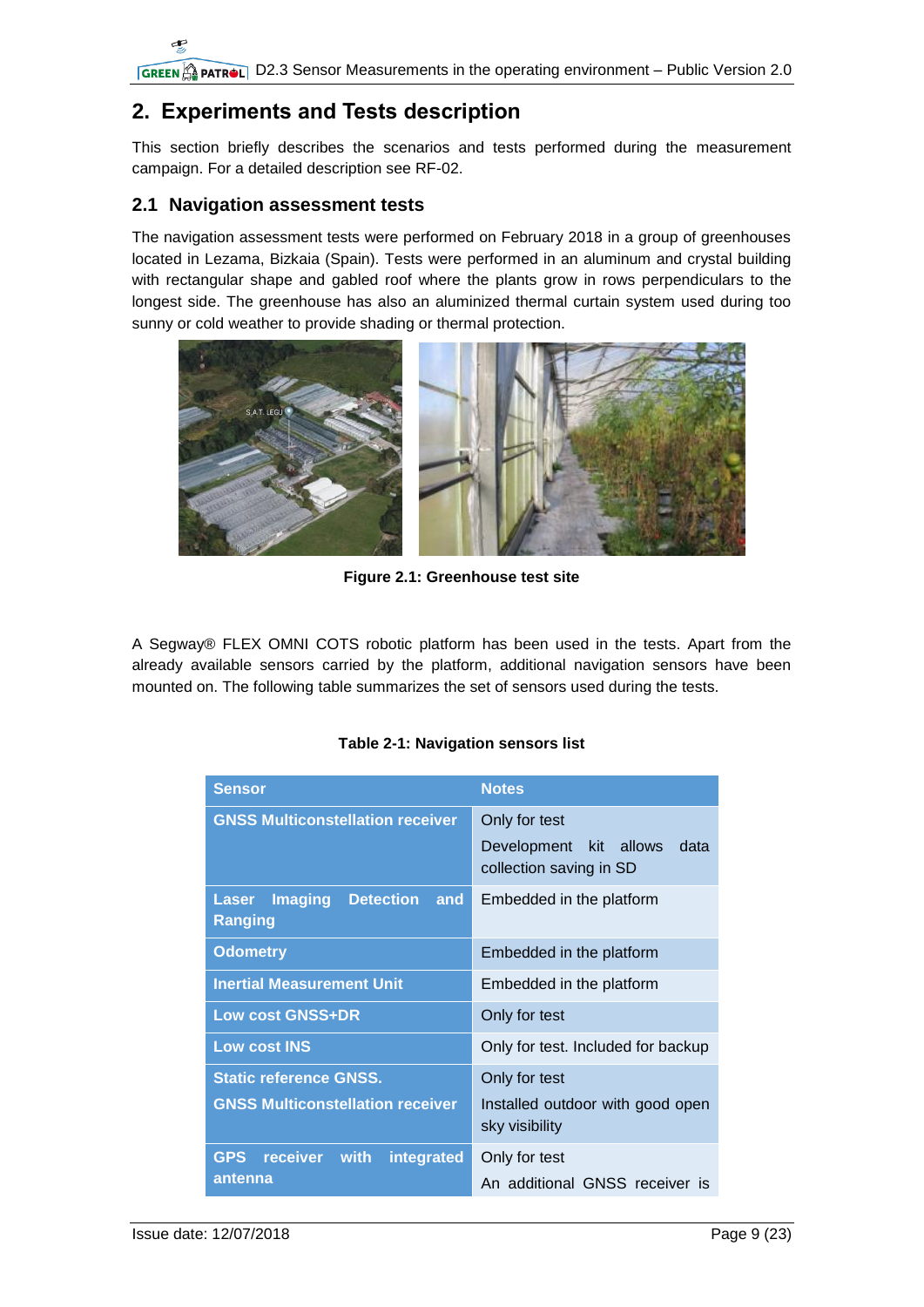|  | used in order to add GPS time<br>stamps to the measurements<br>gathered by the sensors<br>embedded in the robotic<br>platform, and be able to<br>synchronize them with the rest of<br>the sensor readings. |
|--|------------------------------------------------------------------------------------------------------------------------------------------------------------------------------------------------------------|

As a position reference system, a laser tracker was installed in the greenhouse during the tests.

Several test sets have been considered with the purpose of covering all the possible conditions that could affect the performance of the system. Static/dynamic, curtain on/off, indoor/outdoor, and different positions inside the greenhouse are taken into account.

Due to the time required for each test, and to allow some set-up time and contingency, tests were divided in different days: static tests (which are mainly used to assess data quality) on one day, and dynamic tests (which are mainly used to assess positioning performance) on a different day.

The following table summarizes the tests (see RF-02 for description of the test):

<span id="page-9-1"></span>

|                    | Test 1                      | Test 2               | <b>Test 3</b>                                                     | <b>Test 4</b>                                                     | Test 5                                                                |
|--------------------|-----------------------------|----------------------|-------------------------------------------------------------------|-------------------------------------------------------------------|-----------------------------------------------------------------------|
| <b>Movement</b>    | <b>Static</b>               | <b>Static</b>        | Dynamic                                                           | Dynamic                                                           | Dynamic                                                               |
| <b>Curtain</b>     |                             | On/Off               | Off                                                               | Off                                                               | Off                                                                   |
| <b>In/Out</b>      | Outdoor                     | Indoor               | Indoor                                                            | Indoor                                                            | Outdoor/Indo<br>or                                                    |
| <b>Positions</b>   | <b>Nearby</b><br>greenhouse | Inside<br>greenhouse | Inside<br>greenhouse.<br>Reference<br>points at<br>main corridor. | Inside<br>greenhouse.<br>Reference<br>points at<br>main corridor. | Inside<br>greenhouse.<br>Reference<br>points at<br>main corridor.     |
| <b>Logged data</b> | <b>GNSS</b>                 | <b>GNSS</b>          | <b>GNSS</b><br><b>IMU</b><br>Odometry<br>LIDAR                    | <b>GNSS</b><br><b>IMU</b><br>Odometry<br><b>LiDAR</b>             | <b>GNSS</b><br><b>IMU</b><br>Odometry<br>LIDAR<br><b>Base station</b> |

#### **Table 2-2: Test summary**

### <span id="page-9-0"></span>**2.2 Pest inspection experiments**

Regarding the pest inspection tests, images have been taken both in a cultivation chamber and in Lezama Greenhouse. Completely enclosed boxes have been used for tomato cultivation, placed in a cultivation room isolated from outside conditions. These growth boxes allow eliminating both external and internal factors (contamination by other pathogens). An imaging system with four LED lights and different types of cameras has been used for monitoring tomato plants and pests. The cultivation and grow chambers and the imaging system are shown in the following figure: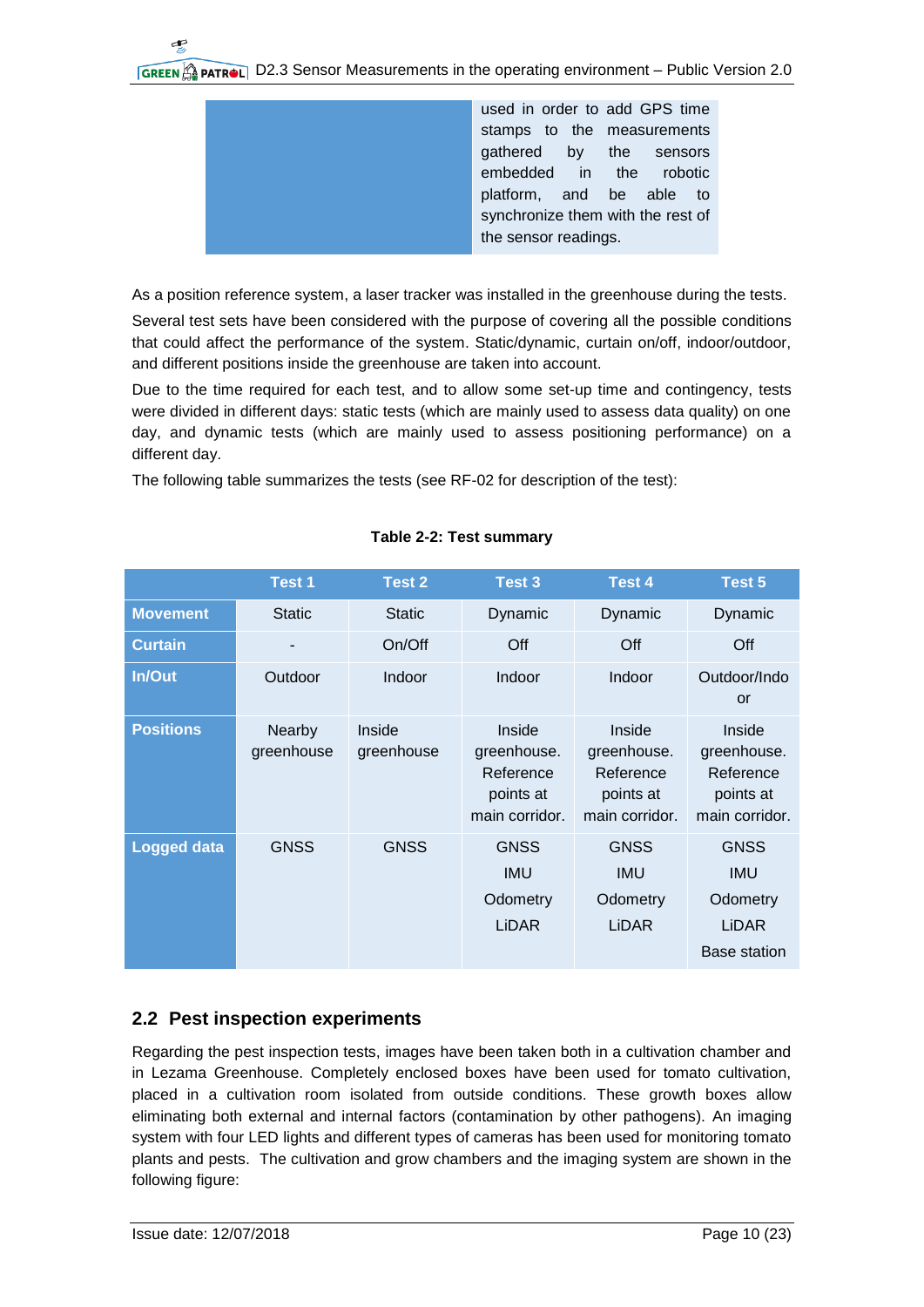

**Figure 2.2: Cultivation and grow chambers and imaging system**

<span id="page-10-1"></span>First cultivation was started on November 2017, and new seed were planted every week to obtain different development phases. The pictures of plants were taken weekly by different settings of cameras. At the same time, cultivation of individual pathogens from contaminated soil was started. The initial plant infestation attempts did not succeed even after several repetitions of cultivations. Because of this, honeybee debris from its sticky board were applied to simulate infection by eggs.

On February 2018 images of healthy and infested tomato plants were taken in Lezama Greenhouse. MENDELU took advantage of her visit to the Greenhouse to get some samples of infested leaves and soil that have been used to successfully infest new plants in the cultivation chambers.

<span id="page-10-0"></span>The following table summarizes the cameras used during the tests.

| <b>Camera</b>                                      | <b>Notes</b>                                                                  |
|----------------------------------------------------|-------------------------------------------------------------------------------|
| <b>JAI's AD-130GE</b>                              | 3CCD camera                                                                   |
| <b>MII - G1-2000</b>                               | black and white camera (16 bits)                                              |
| MII - DataCam2016                                  | black and white camera (16-8<br>bits) with artificial light (R, G, B,<br>NIR) |
| <b>JAI's</b><br><b>Gev-AP-3200T-</b><br><b>PGE</b> | 3CMOS camera                                                                  |

#### **Table 2-3: Camera list**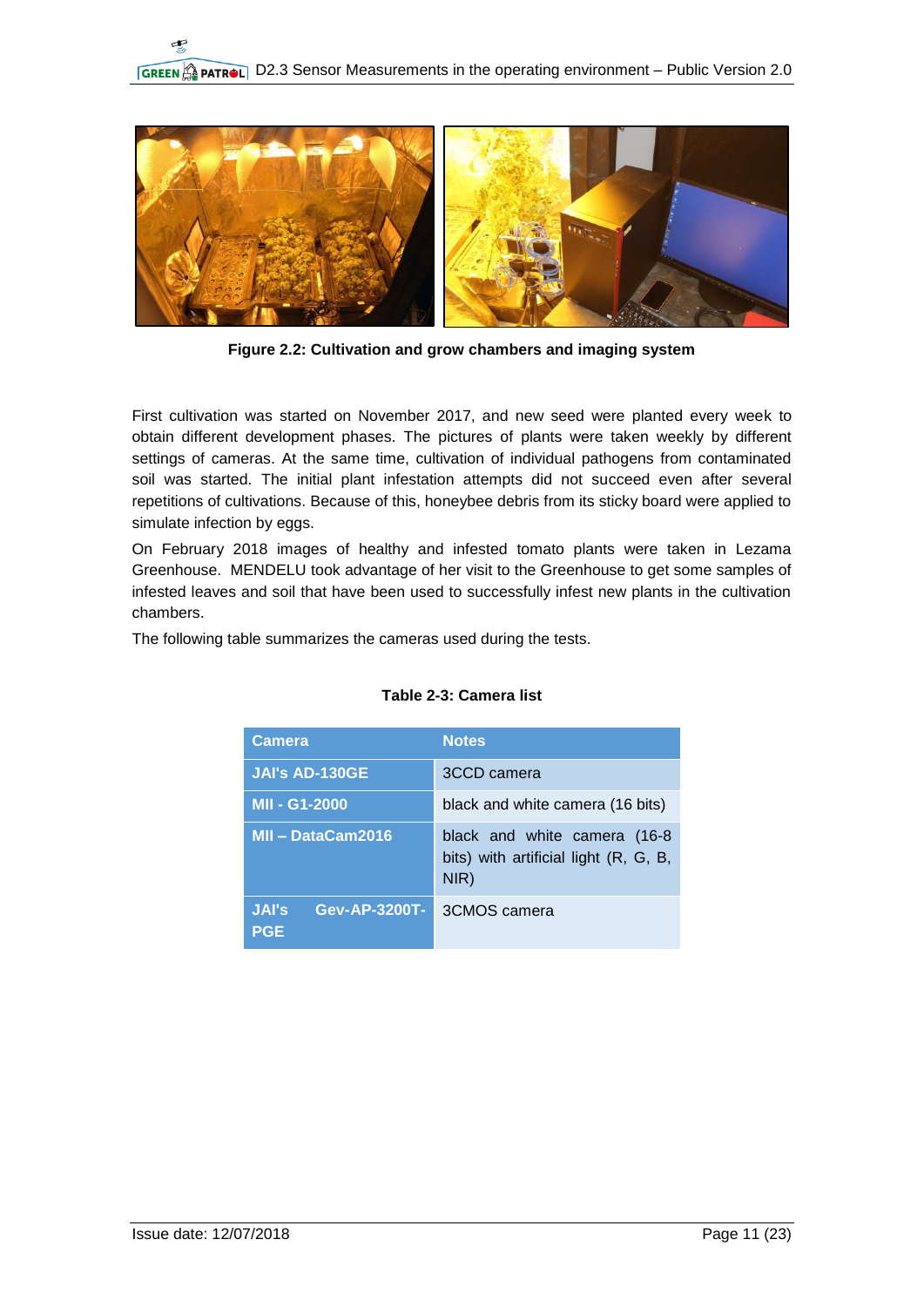## <span id="page-11-0"></span>**3. Data collection format**

### <span id="page-11-1"></span>**3.1 Images**

A file naming convention has been adopted for all the pest inspection images that are being captured in the project. This enables us to embed relevant information in the name of the file. Every image file name will have the following structure:

*idPlant\_idLocation\_illumination\_idCamera\_idSpectral\_idFilter\_datetime.FORMAT*

where,

- *idPlant*: the plant unique identifier  $(1\rightarrow$ tomato, 2 $\rightarrow$ pepper, ...)
- *idLocation*: the place where picture has been taken (1->Lezama's greenhouse, 2→Mendelu, 3→Tekniker, ...)
- *illumination*: the presence of artificial light  $(1\rightarrow N_0, 2\rightarrow Y_0)$
- *idCamera*: The camera unique identifier (1 $\rightarrow$  GigE UI-5240CP, 2 $\rightarrow$  JAI's AD-130GE, 3 $\rightarrow$ Nikon 5300,  $4\rightarrow$  MII - G1-2000,  $5\rightarrow$  Moravian DataCam 2016)
- *idSpectral*: Spectral area where the image was taken  $(1\rightarrow VIS$  integral,  $2\rightarrow$ Spectral bands R,  $3\rightarrow$  Spectral bands G,  $4\rightarrow$  Spectral bands B,  $5\rightarrow$  NIR)
- *idFilter*: Type of detector (1  $\rightarrow$  Without any filter, 2  $\rightarrow$  With Bayer filter mosaic)
- datetime: Date and time (UTC) is used with the following format: YYYYMMDD-hhmmss (For example: 20180129-154453)

An example of a valid image name: **1\_2\_2\_2\_2\_1\_20180316-135612.tif** (A tomato plant image taken at Mendelu with artificial light, using a JAI's AD-130GE camera, in R spectral area, without any filter, March  $16<sup>th</sup>$ , 2018 at 13:56:12).

#### <span id="page-11-2"></span>**3.2 GNSS multiconstellation Receiver**

This data is be logged in binary format and converted to the following RINEX 3.03 files containing for each epoch the main observables such as pseudorange, cycles and Doppler (see RF-01). The binary files can be processed using the utility provided by the manufacturer.

#### <span id="page-11-3"></span>**3.3 Static reference GNSS**

This data is be logged in binary format (.gps files) and converted to the following RINEX 3.03 files containing for each epoch the main observables such as pseudorange, cycles and Doppler (see RF-01). The binary files can be processed using the utility provided by the manufacturer.

#### <span id="page-11-4"></span>**3.4 GPS USB**

Data from the sensor GPS USB is contained in CSV files with the following content:

| timestamp+ | tıme |  |  |
|------------|------|--|--|
|            |      |  |  |

This sensor is used just to link the Robot time and UTC from GPS.

### <span id="page-11-5"></span>**3.5 AHRS UM7**

Data from the sensor UM7 is contained in CSV files with the following content: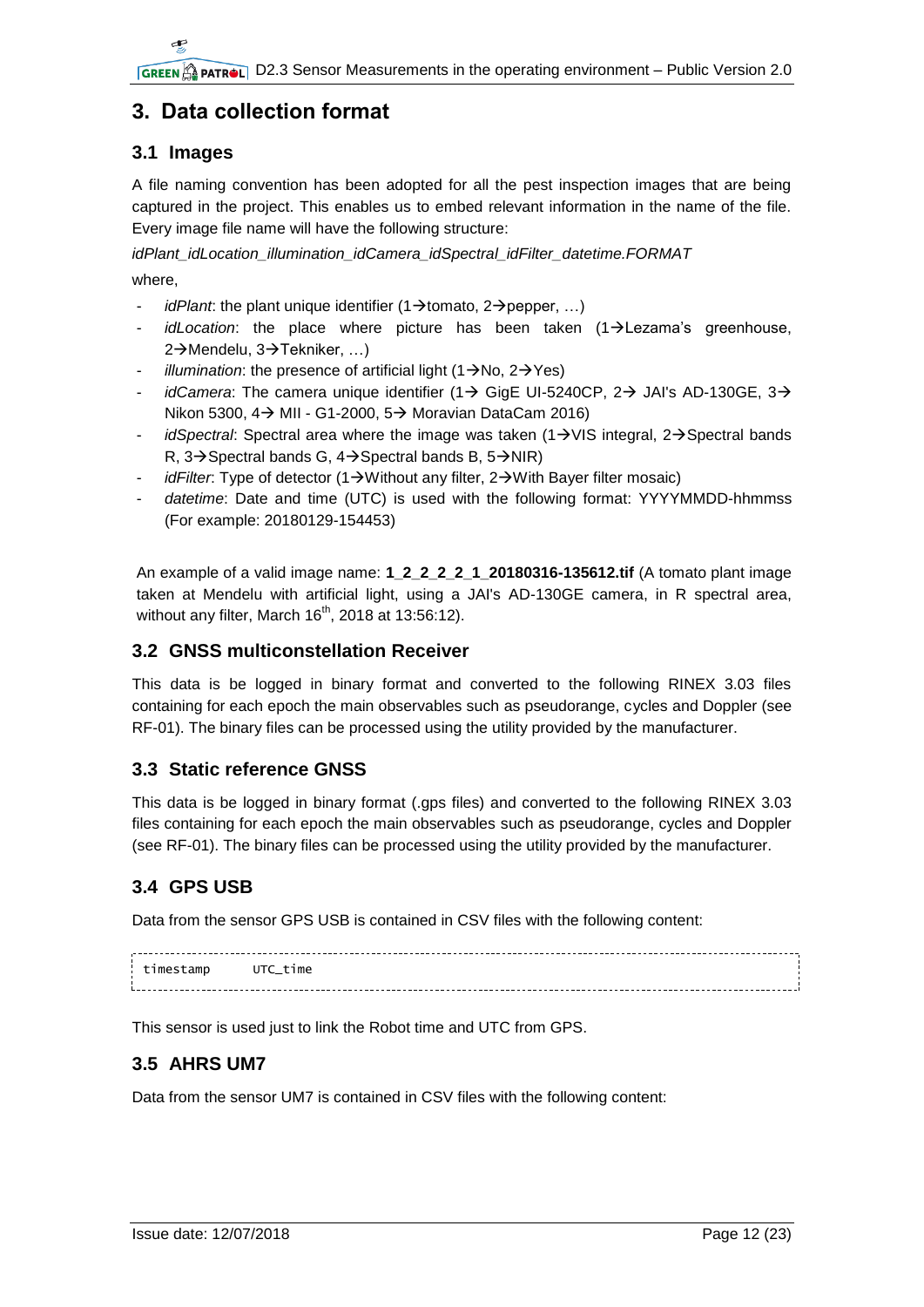$\overline{\mathbf{f}}$ **GREEN APATROL D2.3 Sensor Measurements in the operating environment – Public Version 2.0** 

| timestamp orientation_roll orientation_pitch orientation_yaw |                                                                                                                                              |  |  |
|--------------------------------------------------------------|----------------------------------------------------------------------------------------------------------------------------------------------|--|--|
|                                                              | angular_vel_x angular_vel_y angular_vel_z linear_acc_x linear_acc_y<br>linear_acc_z orientation_x orientation_y orientation_z roll pitch yaw |  |  |
| temperature                                                  |                                                                                                                                              |  |  |

To translate the timestamp given value to GNSS time, a join with timestamp from GPS USB data must be done.

### <span id="page-12-0"></span>**3.6 Odometry**

Data from the odometry is contained in CSV files with the following content

```
Timestamp, pose_x, pose_y, pose_z, roll, pitch, yaw, linear_twist_x, linear_twist_y, 
linear_twist_z, angular_twist_x, angular_twist_y, angular_twist_z
```
To translate the timestamp given value to GNSS time, a join with timestamp from GPS USB data must be done.

#### <span id="page-12-1"></span>**3.7 Velodyne laser**

The LiDAR data is collected as binary data, as it would become unmanageable if it were imported to CSV. It is recorded as a ROS *bag* file format version 2.0, the primary mechanism in ROS for data logging (Foote, 2013).

The following table shows all the recorded topics related to the laser data:

| <b>Topic name</b>     | <b>Message type</b>   | <b>Description</b>                                                                                                                                                                                                                                                                                                                                                                                                      |
|-----------------------|-----------------------|-------------------------------------------------------------------------------------------------------------------------------------------------------------------------------------------------------------------------------------------------------------------------------------------------------------------------------------------------------------------------------------------------------------------------|
| /segway/filtered_scan | sensor_msgs/LaserScan | /segway/scan_3d data applying the<br>following filters:<br>Scan shadows: removes laser<br>readings that are most likely<br>caused by the veiling effect<br>when the edge of an object is<br>being scanned.<br>Range filter: removes readings<br>farther than 18m<br>Scan intensity filter: remove<br>readings whose intensity is low.<br>Footprint filter: remove readings<br>٠<br>that lie inside the robot footprint. |
| /segway/scan_3d       | sensor_msgs/LaserScan | Velodyne raw data converted into<br>2D laser data format applying the<br>following filters:<br>Considered vertical data: 0.05m<br>to 1m from the ground<br>Considered horizontal data: -<br>180 $\degree$ to 180 $\degree$ being 0 $\degree$ the the<br>angle facing the head of robot.<br>maximum range: 40m                                                                                                           |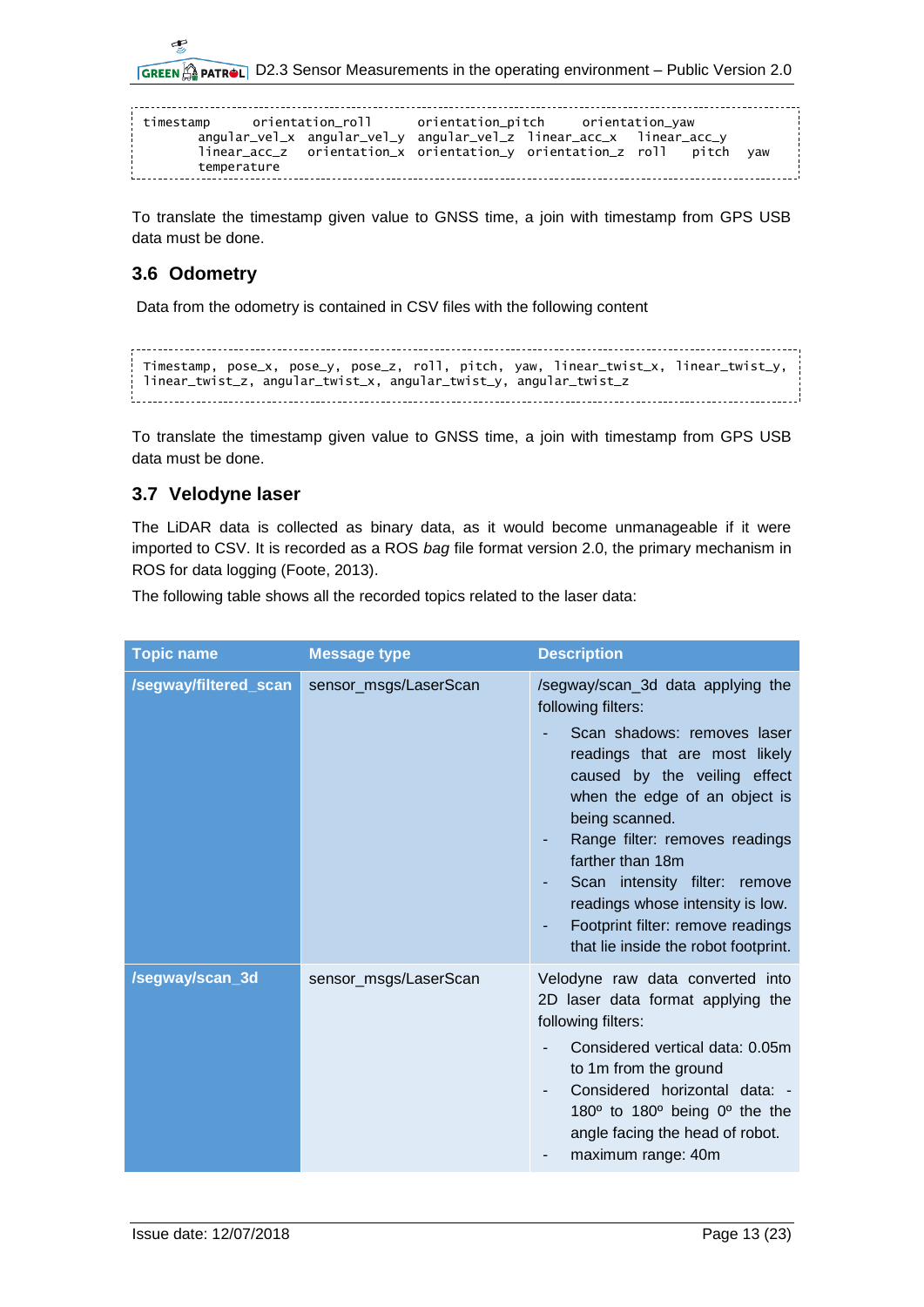**GREEN APATROL D2.3 Sensor Measurements in the operating environment – Public Version 2.0** 

| <i>l</i> velodyne packets | velodyne_msgs/VelodyneScan | Velodyne raw data.                                      |
|---------------------------|----------------------------|---------------------------------------------------------|
| <i>l</i> velodyne points  | sensor_msgs/PointCloud2    | Velodyne raw data converted into<br>Point Cloud format. |

#### <span id="page-13-0"></span>**3.8 Ublox M8U**

This data is be logged in binary format (.ubx files) and converted to the following RINEX 3.03 files. The binary files can be processed using the RTKCONV open source tool.

#### <span id="page-13-1"></span>**3.9 Argonaut**

This data is be logged in binary format (.rok files). As this sensor is included for backup in case Ublox log fails, no conversion has been done.

#### <span id="page-13-2"></span>**3.10 Laser Tracker**

Collected data from the Laser Tracker reference system at relevant instants is contained in a XLSX file with the following content:

```
Translation in X axis Translation in Y axis Translation in Z axis Rotation in X axis
    Rotation in Y axis Rotation in Z axis
```
Those relevant instants correspond to the start and end time of the dynamic tests. It is important to note that those instants times were captured from the Laser Tracker laptop, which was not synchronized with the timer used to register the start and end time of the tests. That is why there are slight differences between those times. However, this is not a problem as the only objective of these time values was to find the correspondence between the measurements and the respective test.

### <span id="page-13-3"></span>**4. Navigation sensors data collection**

This section contains the codification of the files generated during the static and dynamic tests performed in a tomato greenhouse in Lezama (see RF-02 for description of tests and scenarios). The tests were performed in two different days: 12-02-2018 and 19-02-2018.

Several navigation sensors were logged during the tests. Part of the sensors were logged directly on board by the robot while others were attached to the platform only for the test and recorded by other means such as laptops or SD memories as shown in the following figure: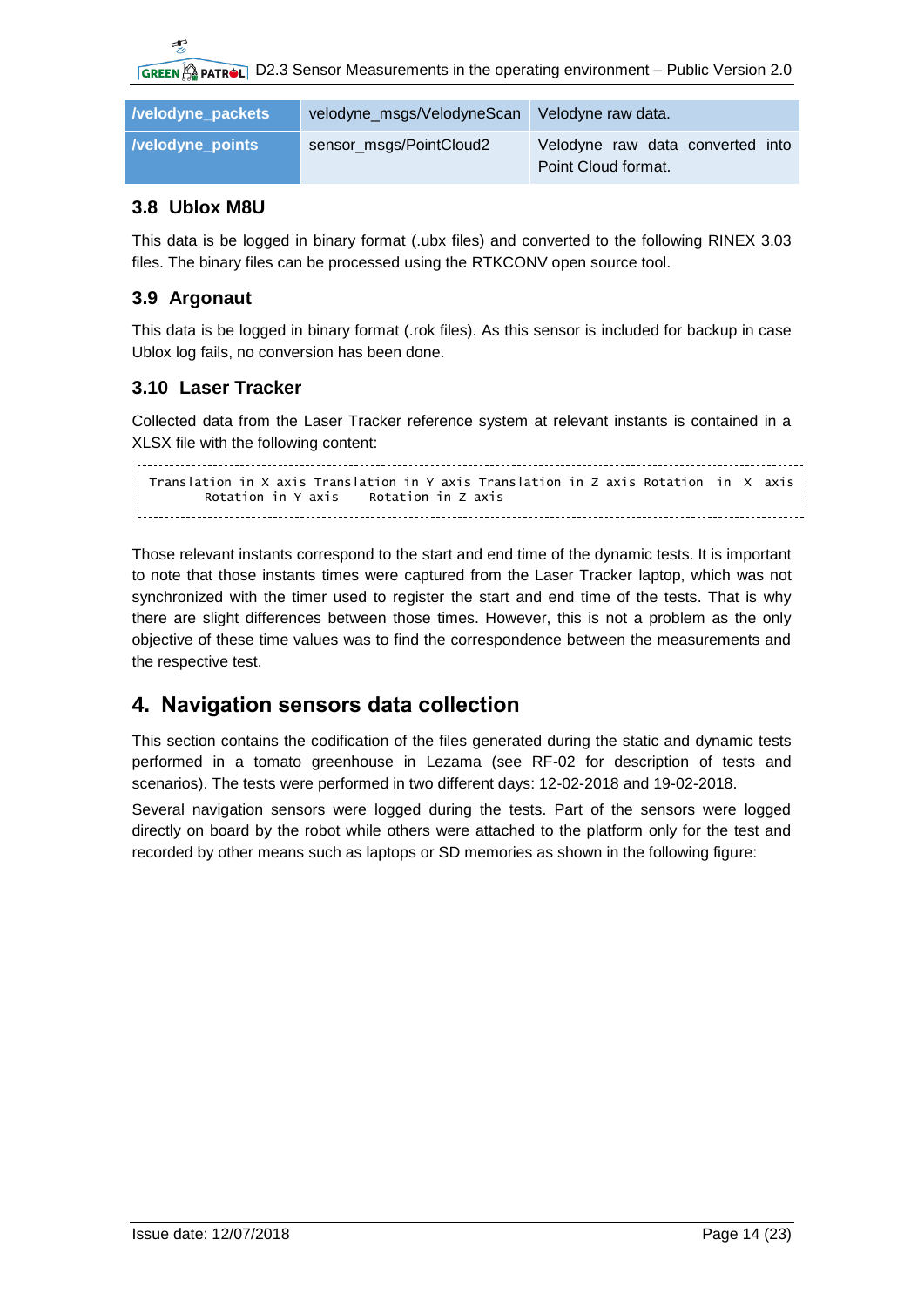



<span id="page-14-0"></span>The following sections take inventory of the files generated during navigation tests. Some test has been repeated in order to take into account different conditions (curtains on/off) or repetitions, so a letter may appear in the test name. For each test (and theirs variants) a data collection path relative to the repository structure if given. For each sensor in the test, the involved files are given.

In some cases compressed files in .7z format are used to contain the data collection formats described in section [3.](#page-11-0) UM7 (IMU) orientation sensor data is split in four files (\_data.csv, \_mag.csv, \_rpy.csv and \_temperature.csv) because this is how the robot platform driver gives the data. But each row corresponds to the data acquired at the same timestamp, so it can be merged easily all the data in one file. The LiDAR data are no straightaway available in repository due to its volume.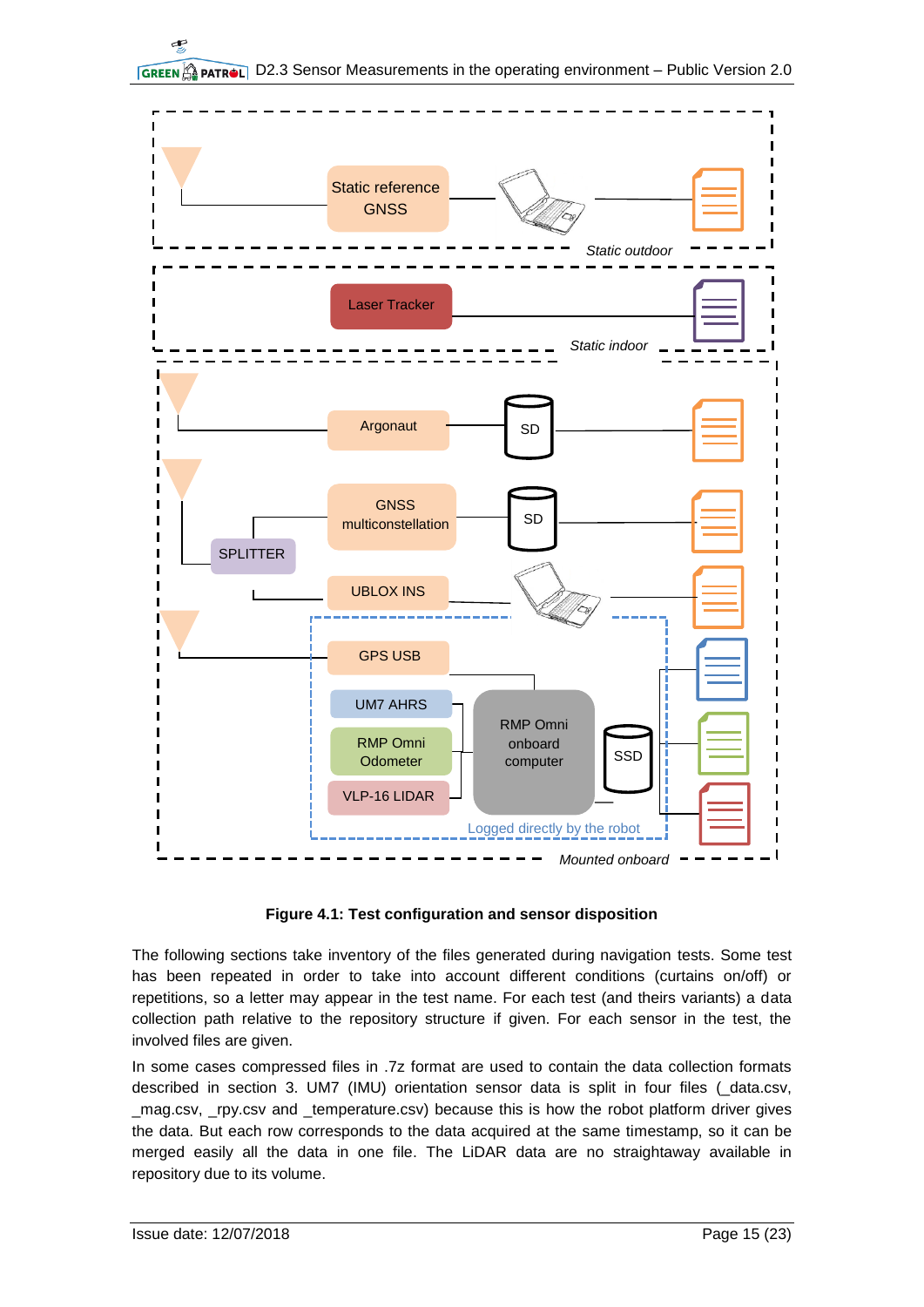### <span id="page-15-0"></span>**4.1 Test 1**

| Date: 12-02-2018                  | <b>Start Time: 09:32</b>   | <b>End Time: 11:37</b> |
|-----------------------------------|----------------------------|------------------------|
| <b>GNSS</b><br>multiconstellation | 2h static test open sky.7z |                        |

### <span id="page-15-1"></span>**4.2 Test 2A**

| Date: 12-02-2018                  | <b>Start Time: 11:51</b> | ا End Time: 12:24 ا |
|-----------------------------------|--------------------------|---------------------|
| <b>GNSS</b><br>multiconstellation | 30 min static indoor.7z  |                     |

### <span id="page-15-2"></span>**4.3 Test 2B**

| Date: 12-02-2018                  | <b>Start Time: 13:00</b>         | <b>End Time: 12:59</b> |
|-----------------------------------|----------------------------------|------------------------|
| <b>GNSS</b><br>multiconstellation | 30 min static indoor curtains.7z |                        |

### <span id="page-15-3"></span>**4.4 Test 3**

| Date: 19-02-2018                  | <b>Start Time: 12:20</b>                                                                                                                                     | <b>End Time: 12:44</b> |
|-----------------------------------|--------------------------------------------------------------------------------------------------------------------------------------------------------------|------------------------|
| <b>Laser Tracker</b>              | Laser_Tracker.xls<br>Measurement 1 at 12:30<br>Measurement 2 at 12:43                                                                                        |                        |
| <b>GNSS</b><br>multiconstellation | Log. sbf.A. 7z                                                                                                                                               |                        |
| <b>Ublox</b>                      | $Log1.$ ubx                                                                                                                                                  |                        |
| <b>Argonaut</b>                   | 20180219 6.rok                                                                                                                                               |                        |
| <b>IMU</b>                        | 20180219_113446_gps.csv<br>20180219_113446_um7_data.csv<br>20180219_113446_um7_mag.csv<br>20180219_113446_um7_rpy.csv<br>20180219_113446_um7_temperature.csv |                        |
| <b>Odometry</b>                   | 20180219_113446_gps.csv<br>20180219_113446_odometry.csv                                                                                                      |                        |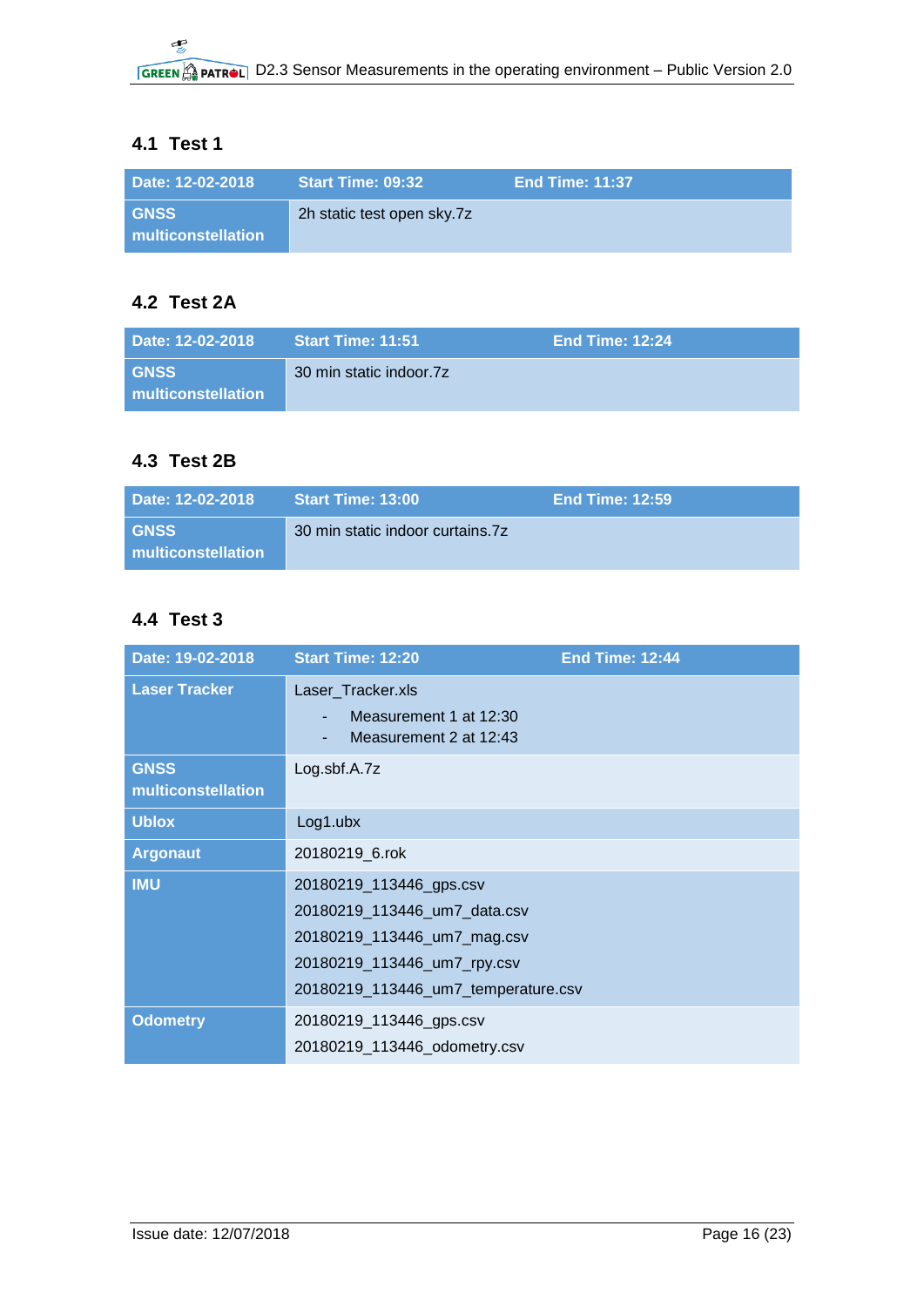### <span id="page-16-0"></span>**4.5 Test 4**

| Date: 19-02-2018                  | <b>Start Time: 12:43</b>                                                                                                                                     | <b>End Time: 13:09</b> |
|-----------------------------------|--------------------------------------------------------------------------------------------------------------------------------------------------------------|------------------------|
| <b>Laser Tracker</b>              | Laser_Tracker.xls<br>Measurement 2 at 12:43<br>Measurement 3 at 13:09                                                                                        |                        |
| <b>GNSS</b><br>multiconstellation | Log. sbf.A. 7z                                                                                                                                               |                        |
| <b>Ublox</b>                      | Log1.ubx                                                                                                                                                     |                        |
| <b>Argonaut</b>                   | 20180219_6.rok                                                                                                                                               |                        |
| <b>IMU</b>                        | 20180219_114742_gps.csv<br>20180219_114742_um7_data.csv<br>20180219_114742_um7_mag.csv<br>20180219_114742_um7_rpy.csv<br>20180219_114742_um7_temperature.csv |                        |
| <b>Odometry</b>                   | 20180219_114742_gps.csv<br>20180219_114742_odometry.csv                                                                                                      |                        |

## <span id="page-16-1"></span>**4.6 Test 5 A**

| Date: 19-02-2018                  | <b>Start Time: 13:17</b>                                                                                                                                     | <b>End Time: 13:28</b> |
|-----------------------------------|--------------------------------------------------------------------------------------------------------------------------------------------------------------|------------------------|
| <b>Laser Tracker</b>              | Laser_Tracker.xls<br>Measurement 3 at 13:17<br>Measurement 4 at 13:28                                                                                        |                        |
| <b>GNSS</b><br>multiconstellation | Log.sbf.A.7z                                                                                                                                                 |                        |
| <b>Ublox</b>                      | Log1.ubx                                                                                                                                                     |                        |
| <b>Argonaut</b>                   | 20180219 7.rok                                                                                                                                               |                        |
| <b>IMU</b>                        | 20180219_121723_gps.csv<br>20180219_121723_um7_data.csv<br>20180219_121723_um7_mag.csv<br>20180219_121723_um7_rpy.csv<br>20180219_121723_um7_temperature.csv |                        |
| <b>Odometry</b>                   | 20180219_121723_gps.csv<br>20180219_121723_odometry.csv                                                                                                      |                        |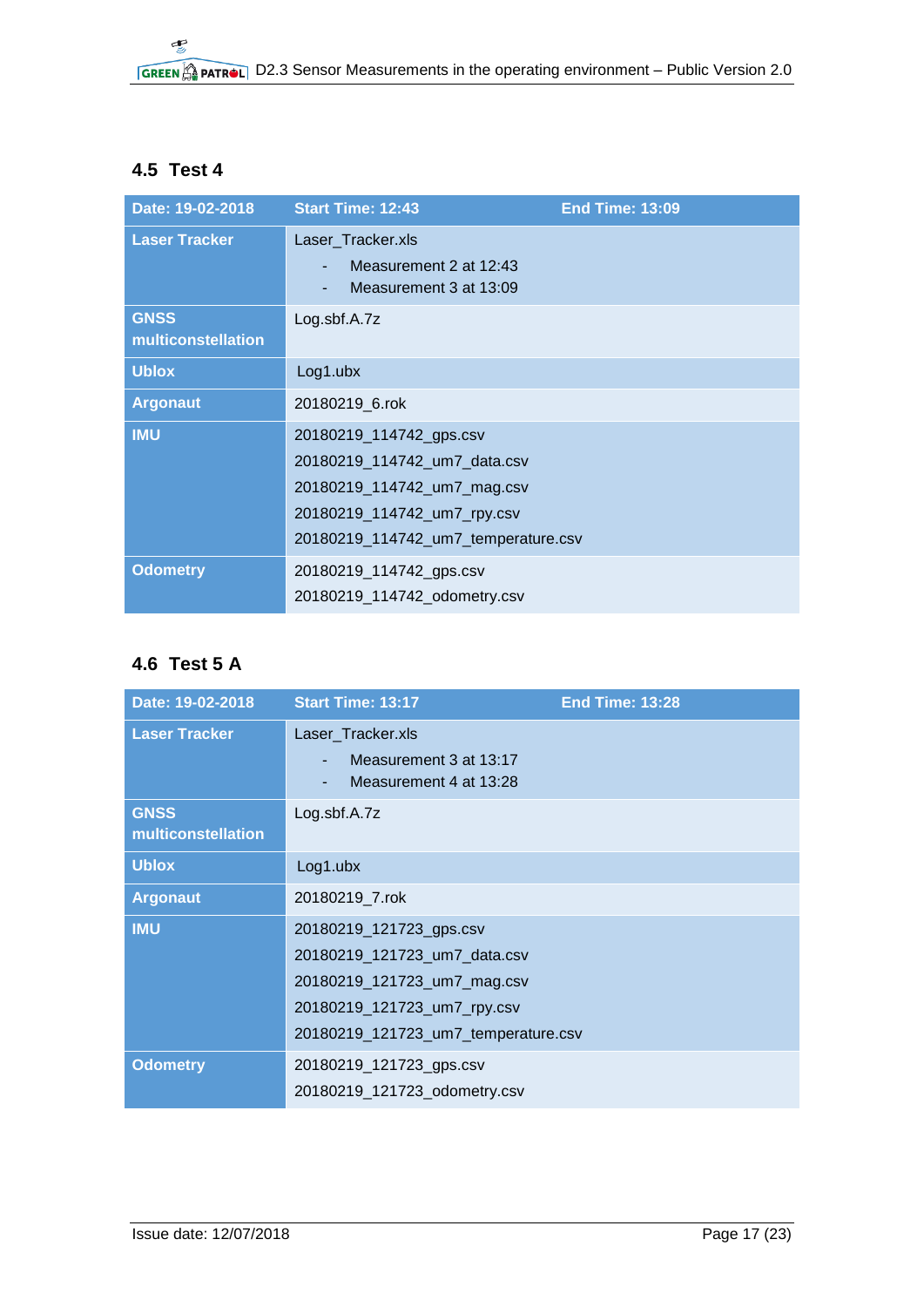## <span id="page-17-0"></span>**4.7 Test 5 B**

| Date: 19-02-2018                  | <b>Start Time: 13:35</b>                                                                                                                                     | <b>End Time: 13:51</b> |
|-----------------------------------|--------------------------------------------------------------------------------------------------------------------------------------------------------------|------------------------|
| <b>Laser Tracker</b>              | Laser_Tracker.xls<br>Measurement 5 at 13:35<br>Measurement 6 at 13:51                                                                                        |                        |
| <b>GNSS</b><br>multiconstellation | Log. sbf.A. 7z                                                                                                                                               |                        |
| <b>Ublox</b>                      | $Log1.$ ubx                                                                                                                                                  |                        |
| <b>Argonaut</b>                   | 20180219 7.rok                                                                                                                                               |                        |
| <b>IMU</b>                        | 20180219_123835_gps.csv<br>20180219_123835_um7_data.csv<br>20180219_123835_um7_mag.csv<br>20180219_123835_um7_rpy.csv<br>20180219_123835_um7_temperature.csv |                        |
| <b>Odometry</b>                   | 20180219_123835_gps.csv<br>20180219_123835_odometry.csv                                                                                                      |                        |

### <span id="page-17-1"></span>**4.8 Test 5 C**

| Date: 19-02-2018                          | <b>Start Time: 14:00</b>                                                                                                                                     | <b>End Time: 14:08</b> |
|-------------------------------------------|--------------------------------------------------------------------------------------------------------------------------------------------------------------|------------------------|
| <b>Laser Tracker</b>                      | Laser_Tracker.xls<br>Measurement 6 at 14:00<br>Measurement 7 at 14:07                                                                                        |                        |
| <b>GNSS</b><br>multiconstellation         | Log.sbf.A.7z                                                                                                                                                 |                        |
| <b>Ublox</b>                              | $Log1.$ ubx                                                                                                                                                  |                        |
| <b>Argonaut</b>                           | 20180219_7.rok                                                                                                                                               |                        |
| <b>IMU</b>                                | 20180219_130001_gps.csv<br>20180219_130001_um7_data.csv<br>20180219_130001_um7_mag.csv<br>20180219_130001_um7_rpy.csv<br>20180219_130001_um7_temperature.csv |                        |
| <b>Odometry</b>                           | 20180219_130001_gps.csv<br>20180219_130001_odometry.csv                                                                                                      |                        |
| <b>Static</b><br>reference<br><b>GNSS</b> | Nov 19-02-2018 13h57m36s Dynamic Test                                                                                                                        |                        |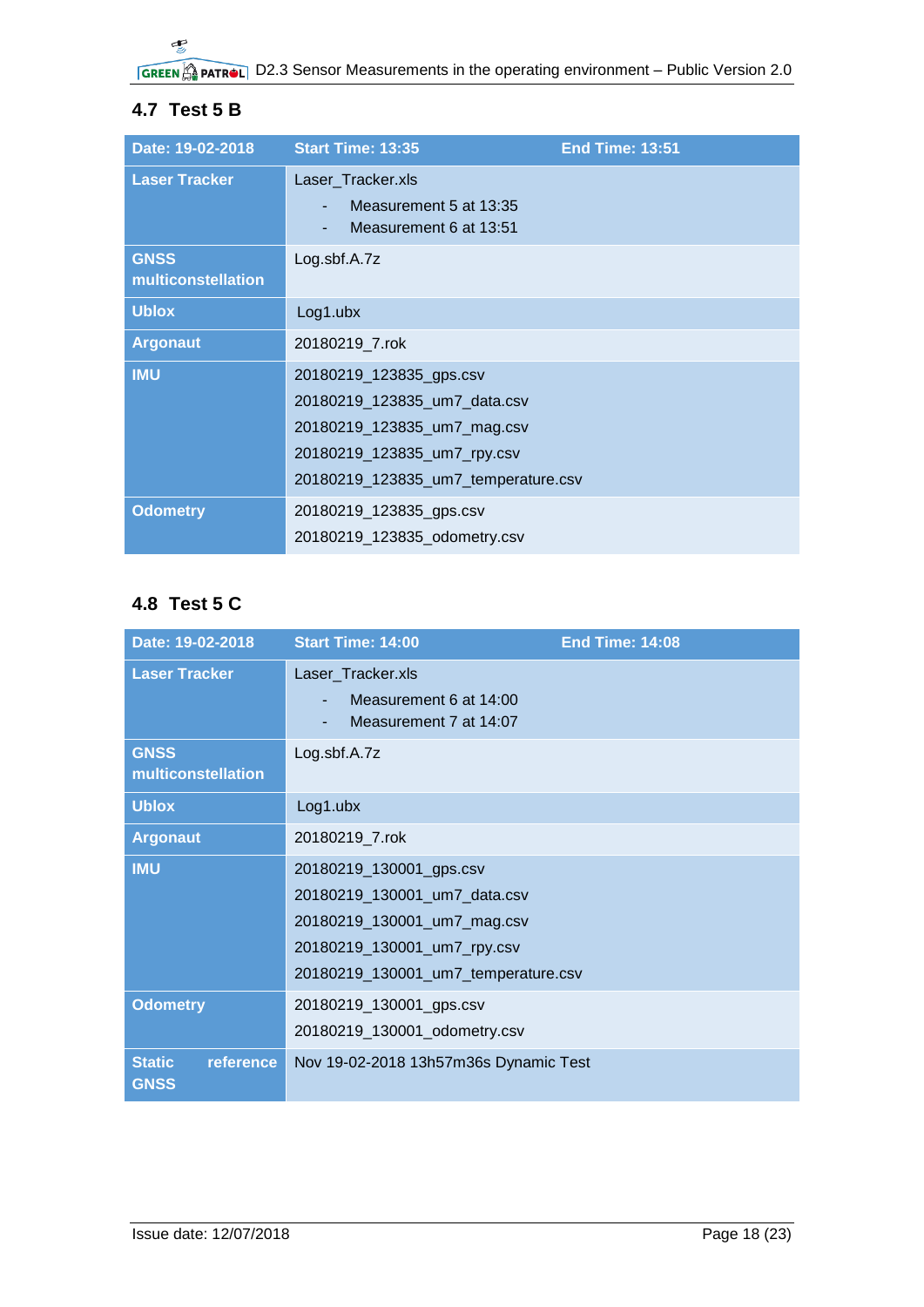## <span id="page-18-0"></span>**5. Images data collection**

Pictures of tomato plants were taken by three types of cameras, which are distinguished in the file name in the format tif. The pictures were taken according to the staff's consideration but always we have the both undersides, and upper sides of the leaves, including the stems. Images were taken with pests, pest-free, and artificial eggs. (See table [5.1](#page-18-1) and [5.2\)](#page-19-0).

The scanning area was selected by the worker, then the cameras were manually focused, and adjusted the aperture (optimal and deliberately with minor variations). Between each of the images, we changed the position of the camera to the object being shot (so that each picture was a bit different).

The aim was to obtain different groups of images containing all parts of the plants (leaves, stems, growth peak) where the occurrence of pests will be monitored in order to test the system for automatic image detection of pests in the image.

When using the DataCam 2016 black-and-white camera, we used mainly artificial lighting in the R, G, B, and NIR systems. The images were taken in groups in each channel of 4-8 images of specific places, plant, plants part (for example: in channel R - 4-8 pictures with less camera movement, then in channel G - 4-8 pictures, etc.). The pictures were saved in the PC memory. The aim was to make it possible to compare the visual aspect, contrast of the individual structures in the picture and between individual channels.

When using a color camera, we used either a white LED light with the ability to amplify a blue light or we used a natural light. When using a 3CCD camera, the channels (R, G, B) were separated only after post-processing. In the case of the Lezama greenhouse test, we also tested backlighting.

The name of the individual images was automatically generated based on the sequence described in section [3.1](#page-11-1) (camera selection, light type, pests, etc.). Images are stored on a separate computer by date of purchase.

| Date from: 19-02-2018 Date to: 19-02-2018 |                                                                             |
|-------------------------------------------|-----------------------------------------------------------------------------|
| <b>Data collection path</b>               | WP2\Data Collection\18-02-2018 plants pictures Lezama Mendelu               |
| MII - G1-2000                             | Settings:                                                                   |
|                                           | exposition time 0.010 seconds (all pictures)                                |
|                                           | aperture - not monitored                                                    |
|                                           | CCD temperature $-20.5-24.5$ °C                                             |
|                                           | natural light and artificial illumination (R, G, B, NIR)                    |
|                                           | Files and types of images:                                                  |
|                                           | <b>Healthy plants:</b>                                                      |
|                                           | from 1 1 1 4 1 1 20180212-095430.tif to 1 1 1 4 1 1 20180212-<br>100618.tif |
|                                           | 1_1_2_4_2_1_20180212-102220 to 1_1_2_4_2_1_20180212-102338                  |
|                                           | 1_1_2_4_3_1_20180212-101841 to 1_1_2_4_3_1_20180212-101919                  |
|                                           | 1_1_2_4_4_1_20180212-101220 to 1_1_2_4_4_1_20180212-101530                  |
|                                           | 1_1_2_4_5_1_20180212-102750 to 1_1_2_4_5_1_20180212-102841                  |
|                                           |                                                                             |

## <span id="page-18-1"></span>**5.1 Lezama Greenhouse Scanning Testing**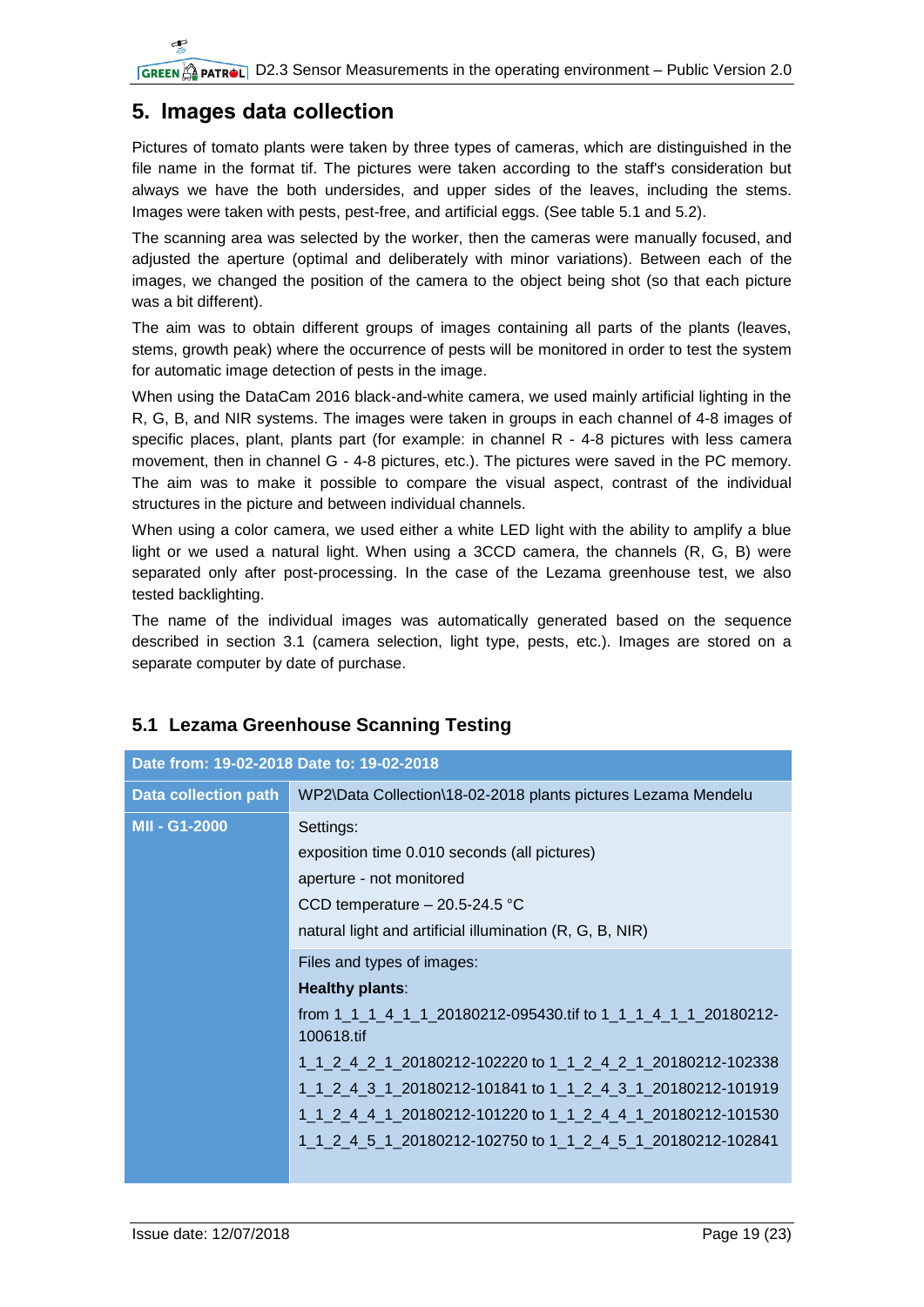|                       | The pest infestation (eggs):                                                                          |
|-----------------------|-------------------------------------------------------------------------------------------------------|
|                       | from 1_1_1_4_1_1_20180212-111402 to 1_1_1_4_1_1_20180212-<br>114204                                   |
|                       | 1_1_1_4_5_1_20180212-112607                                                                           |
|                       | 1_1_2_4_2_1_20180212-111756 to 1_1_2_4_2_1_20180212-111949                                            |
|                       | 1_1_2_4_3_1_20180212-112900 to 1_1_2_4_3_1_20180212-113153                                            |
|                       | 1_1_2_4_5_1_20180212-112541 to 1_1_2_4_5_1_20180212-112609                                            |
|                       | The pest infestation (larvae):                                                                        |
|                       | from 1_1_1_4_1_1_20180212-122544 to 1_1_1_4_1_1_20180212-<br>122615                                   |
|                       | from 1_1_2_4_2_1_20180212-115541 to 1_1_2_4_2_1_20180212-<br>125119                                   |
|                       | from 1_1_2_4_3_1_20180212-115317 to 1_1_2_4_3_1_20180212-<br>124146                                   |
|                       | from 1_1_2_4_4_1_20180212-114645 to 1_1_2_4_4_1_20180212-<br>124733                                   |
|                       | from 1 1 2 4 5 1 20180212-120115 to 1 1 2 4 5 1 20180212-<br>125455                                   |
| <b>JAI's AD-130GE</b> | Settings:                                                                                             |
|                       | exposition time - 0.08 s                                                                              |
|                       | aperture - not monitored                                                                              |
|                       | natural light only                                                                                    |
|                       | Files and types of images:                                                                            |
|                       | <b>Healthy</b><br>plants:<br>1_1_1_2_6_1-20180212-113633<br>from<br>to<br>1 1 1 2 6 1-20180212-114434 |
|                       | The pest infestation (eggs): from 1_1_1_2_6_1-20180212-120156 to<br>1 1 1 2 6 1-20180212-120644       |
|                       | The pest infestation (larvae): 1 1 1 2 6 1-20180212-131123 to<br>1 1 1 2 6 1-20180212-131947          |

## <span id="page-19-0"></span>**5.2 Cultivation Laboratory Scanning Testing**

| Date from: 29-12-2017 Date to: 10-04-2018 |                                                                                                                                                       |
|-------------------------------------------|-------------------------------------------------------------------------------------------------------------------------------------------------------|
| <b>Data collection path</b>               | WP2\Data Collection\16_01_2018 plants pictures; 05-02-2018; 09-02-<br>2018 plants pictures; 22-02-2018 plants pictures; 26-03-2018 plants<br>pictures |
| <b>JAI's AD-130GE</b>                     | Settings:<br>exposition time 0.08 seconds (all pictures)                                                                                              |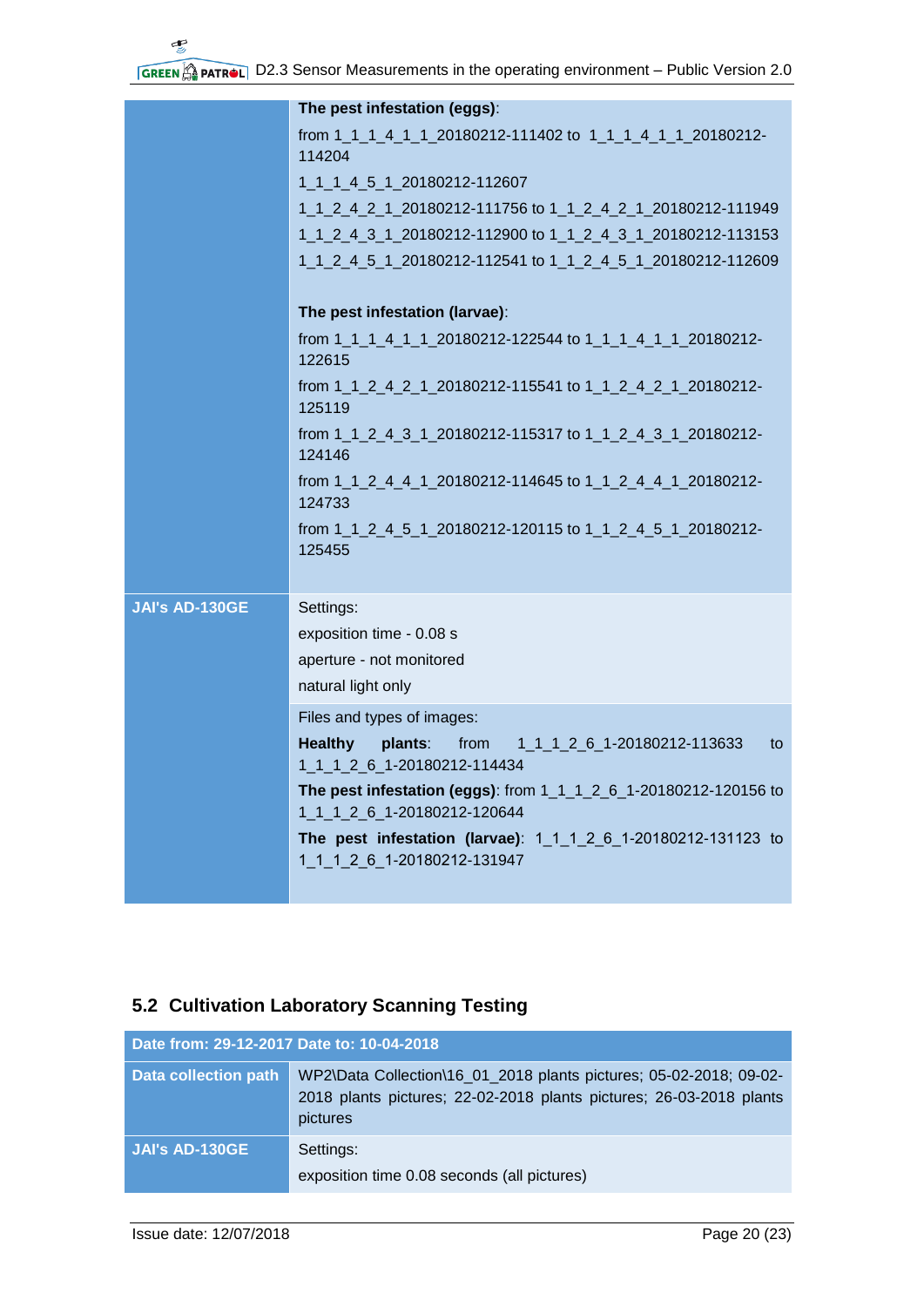|                                                 | aperture - not monitored<br>artificial illumination (white light - LED or fluorescent lamps)                                                                                                                                                                                                                     |
|-------------------------------------------------|------------------------------------------------------------------------------------------------------------------------------------------------------------------------------------------------------------------------------------------------------------------------------------------------------------------|
|                                                 | Files and types of images:                                                                                                                                                                                                                                                                                       |
| MII - G1-2000                                   | Settings:<br>exposition time 0.030 seconds (all pictures)<br>aperture - not monitored<br>artificial illumination (R, G, B or fluorescent lamps)                                                                                                                                                                  |
|                                                 | Files and types of images:<br>File 05-02-2018:<br>Healthy plants:<br>From 1_2_1_4_1_1_20180202-144023 to 1_2_2_4_2_1_20180202-150306<br>1_2_2_4_3_1_20180202-145412<br>from 1_2_2_4_4_1_20180202-150003 to 1_2_2_4_4_1_20180202-150004<br>from 1_2_2_4_5_1_20180202-150920 to 1_2_2_4_5_1_20180202-150921        |
|                                                 | Healthy plants with artificial eggs:<br>from 1_2_2_4_2_1_20180202-155036 to 1_2_2_4_2_1_20180202-173612<br>from 1_2_2_4_3_1_20180202-160151 to 1_2_2_4_3_1_20180202-171606<br>from 1_2_2_4_4_1_20180202-160424 to 1_2_2_4_4_1_20180202-165808<br>from 1_2_2_4_5_1_20180202-154704 to 1_2_2_4_5_1_20180202-174749 |
|                                                 | File 09-02-2018:<br>Healthy plants with artificial eggs:<br>from 1_2_2_4_1_1_20180208-151538 to 1_2_2_4_5_1_20180208-160247                                                                                                                                                                                      |
| <b>Moravian</b><br>Instruments-<br>DataCam 2016 | Settings:<br>exposition time 0.030 seconds (all pictures)<br>aperture - not monitored<br>artificial illumination (R, G, B, NIR)                                                                                                                                                                                  |
|                                                 | Files and types of images:<br>File 22-02-2018:<br>Healthy plants:<br>from 1_2_2_5_2_1_20180222-114437 to 1_2_2_5_5_1_20180222-135158                                                                                                                                                                             |
|                                                 | File 26-03-2018/File 16-03-2018:<br>Healthy plants:<br>from 1_2_2_5_2_1_20180316-125119 to 1_2_2_5_5_1_20180316-135615                                                                                                                                                                                           |
|                                                 | File 26-03-2018/File 23-03-2018:                                                                                                                                                                                                                                                                                 |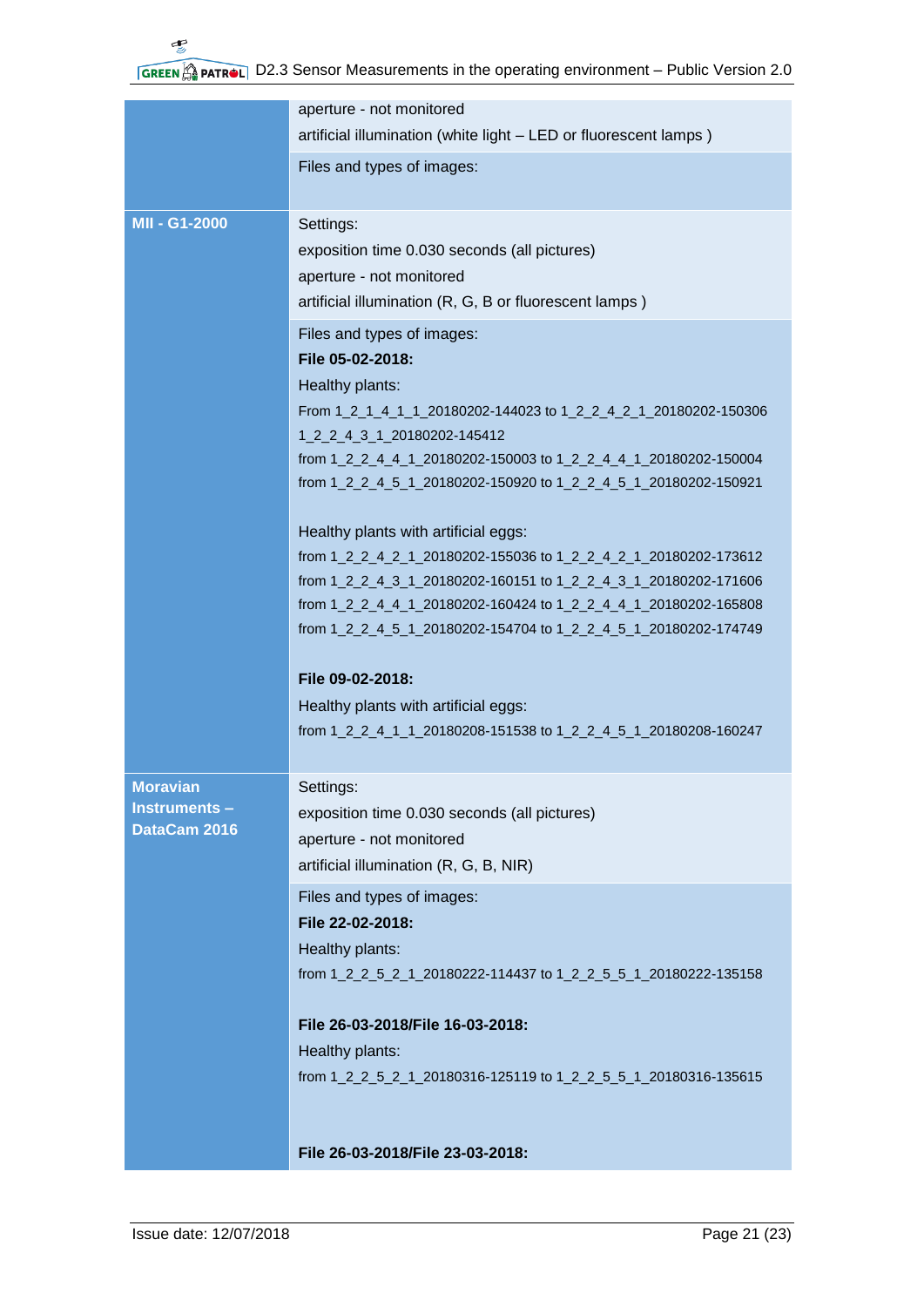|                      | Healthy plants:                                                                |
|----------------------|--------------------------------------------------------------------------------|
|                      | from 1_2_2_5_2_1_20180323-143344 to 1_2_2_5_5_1_20180323-144724                |
|                      | The pest infestation (adults):                                                 |
|                      | Whitefly                                                                       |
|                      | from 1_2_2_5_1_1_20180323-133517 to 1_2_2_5_5_1_20180323-135101                |
| <b>JAI's Gev-AP-</b> | Settings:                                                                      |
| 3200T-PGE            | exposition time 0.080 seconds (all pictures)                                   |
|                      | aperture - not monitored                                                       |
|                      | artificial light: (1) direct white light - LED; (2) scattered artificial light |
|                      | (fluorescent lamps)                                                            |
|                      |                                                                                |
|                      | Files and types of images:                                                     |
|                      | Healthy plants:                                                                |
|                      | 1_2_2_6_1_1_20180406-142604                                                    |
|                      | from 1 2 2 6 1 1 20180406-143218 to 1_2_2_6_1_1_20180406-143530                |
|                      | from 1_2_2_6_1_1_20180406-144348 to 1_2_2_6_1_1_20180406-144540                |
|                      | from 1_2_2_6_1_1_20180406-152408 to 1_2_2_6_1_1_20180406-<br>152944            |
|                      | The pest infestation (eggs):                                                   |
|                      | from 1 2 2 6 1 1 20180406-132454 to 1_2_2_6_1_1_20180406-133338                |
|                      | from 1 2 2 6 1 1 20180406-142748 to 1_2_2_6_1_1_20180406-142958                |
|                      | from 1_2_2_6_1_1_20180406-143704 to 1_2_2_6_1_1_20180406-144218                |
|                      | from 1_2_2_6_1_1_20180406-144802 to 1_2_2_6_1_1_20180406-144838                |
|                      | The pest infestation (adults):                                                 |
|                      | from 1_2_2_6_1_1_20180406-145548 to 1_2_2_6_1_1_20180406-152230                |
|                      | from 1_2_2_6_1_1_20180406-153154 to 1_2_2_6_1_1_20180406-153756                |
|                      |                                                                                |

| Date from: 13-04-2018 Date to: 13-04-2018 |                                                                                                                                                                                                                                                             |
|-------------------------------------------|-------------------------------------------------------------------------------------------------------------------------------------------------------------------------------------------------------------------------------------------------------------|
| <b>Data collection path</b>               | WP2\Data Collection\18-04-2018 plants pictures                                                                                                                                                                                                              |
| JAI's<br><b>Gev-AP-3200T-PGE</b>          | Settings:<br>exposition time $-0.08$ s<br>aperture – not monitored<br>artificial light: (1) direct white light - LED; (2) scattered artificial light<br>(fluorescent lamps)                                                                                 |
|                                           | Files and types of images:<br>Healthy plants:<br>from 1 2 2 6 1 1 20180413-134240 to 1 2 2 6 1 1 20180413-135346<br>The pest infestation (eggs): whitefly<br>from 1 2 2 6 1 1 20180413-125112 to 1 2 2 6 1 1 20180413-131208<br>1 2 2 6 1 1 20180413-131936 |